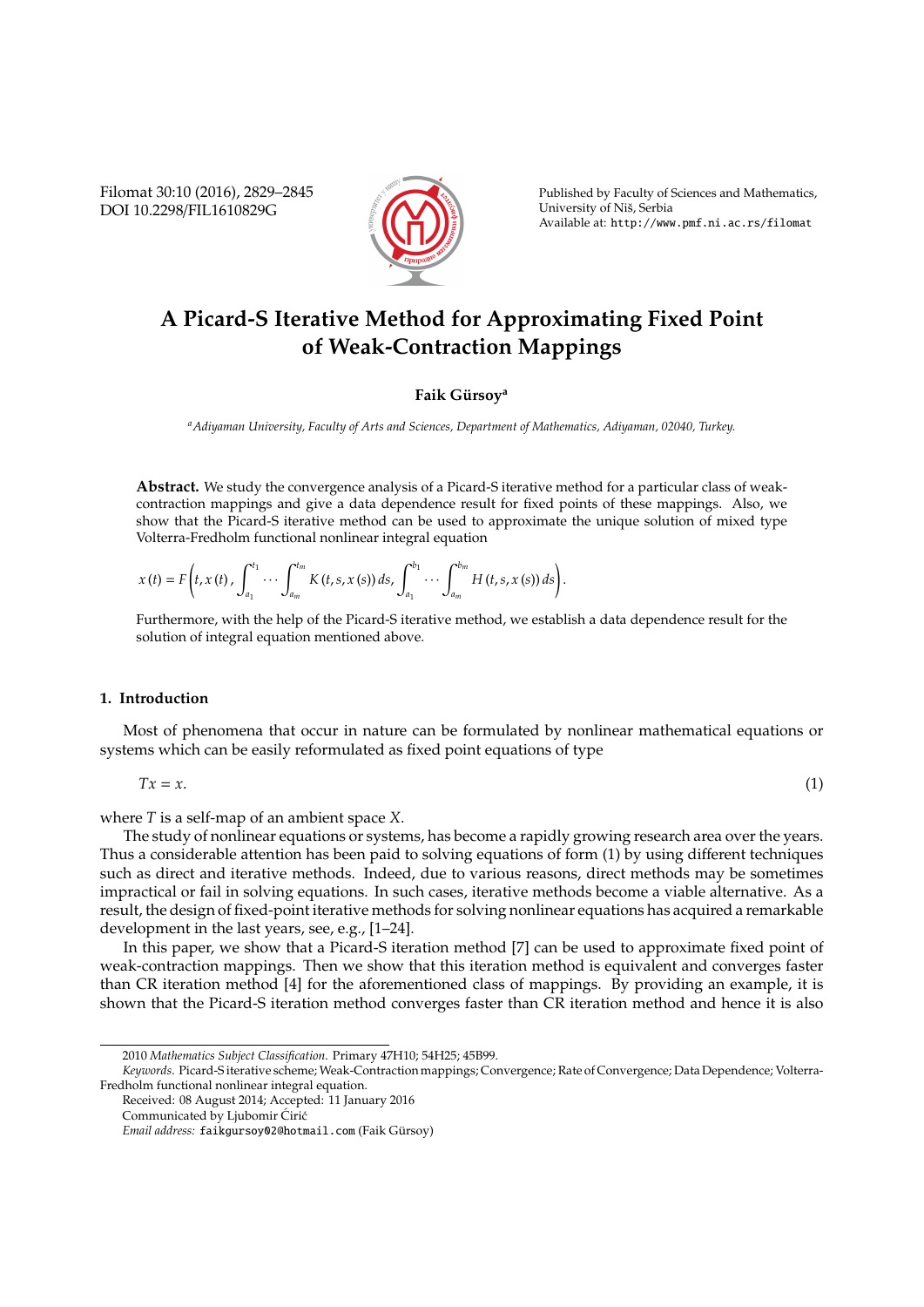faster than all Picard [18], Mann [13], Ishikawa [10], Noor [14], SP [17], S [1] and some other iteration methods in the existing literature when applied to weak-contraction mappings. Furthermore, a data dependence result is proven for fixed point of weak-contraction mappings with the help of the Picard-S iteration method. Finally, as applications of the Picard-S iteration method, we show that the Picard-S iterative method converges to the unique solution of a mixed type Volterra-Fredholm functional nonlinear integral equation and we establish a data dependence result for the solution of this integral equation with the help of the iterative method mentioned.

Throughout this paper the set of all positive integers and zero is shown by N. Let *B* be a Banach space, *D* be a nonempty closed convex subset of *B* and *T* a self-map of *D*. An element *x*<sup>∗</sup> of *D* is called a fixed point of *T* if and only if  $Tx_* = x_*$ . The set of all fixed point of *T* denoted by  $F_T$ . Let  $\left\{a_n^i\right\}_{n=1}^{\infty}$  $\sum_{n=0}^{\infty} i \in \{0, 1, 2\}$  be real sequences in [0, 1] satisfying certain control condition(s).

Renowned Picard iteration method [18] is formulated as follow

$$
\begin{cases} p_0 \in D, \\ p_{n+1} = T p_n, n \in \mathbb{N}, \end{cases}
$$
 (2)

and generally used to approximate fixed points of contraction mappings satisfying: for all  $x, y \in B$  there exists a  $\delta \in (0,1)$  such that

$$
||Tx - Ty|| \le \delta ||x - y||. \tag{3}
$$

The following iteration methods are known as Noor [14] and SP [17] iterations, respectively:

$$
\begin{cases}\n\omega_0 \in D, \\
\omega_{n+1} = (1 - a_n^0) \omega_n + a_n^0 T \omega_n, \\
\omega_n = (1 - a_n^1) \omega_n + a_n^1 T \rho_n, \\
\rho_n = (1 - a_n^2) \omega_n + a_n^2 T \omega_n, n \in \mathbb{N},\n\end{cases}
$$
\n(4)

$$
\begin{cases}\n q_0 \in D, \\
 q_{n+1} = (1 - a_n^0) r_n + a_n^0 T r_n, \\
 r_n = (1 - a_n^1) s_n + a_n^1 T s_n, \\
 s_n = (1 - a_n^2) q_n + a_n^2 T q_n, n \in \mathbb{N},\n\end{cases}
$$
\n(5)

**Remark 1.1.** (*i*) If  $a_n^2 = 0$  for each  $n \in \mathbb{N}$ , then the Noor iteration method reduces to iterative method of Ishikawa *[10].*

*(ii)* If  $a_n^2 = 0$  for each  $n \in \mathbb{N}$  , then the SP iteration method reduces to iterative method of Thianwan [22].

(*iii*) When  $a_n^1 = a_n^2 = 0$  for each  $n \in \mathbb{N}$ , then both Noor and SP iteration methods reduce to an iteration method *due to Mann [13].*

Recently, Gürsoy and Karakaya [7] introduced a Picard-S iterative scheme as follows:

$$
\begin{cases}\n x_0 \in D, \\
 x_{n+1} = Ty_n, \\
 y_n = (1 - a_n^1) Tx_n + a_n^1 T z_n, \\
 z_n = (1 - a_n^2) x_n + a_n^2 T x_n, n \in \mathbb{N},\n\end{cases}
$$
\n(6)

The following definitions and lemmas will be needed in obtaining the main results of this article.

**Definition 1.2.** *[2] Let*  $\{a_n\}_{n=1}^{\infty}$  $\sum_{n=0}^{\infty}$  and  ${b_n}_{n=0}^{\infty}$  $_{n=0}^{\infty}$  be two sequences of real numbers with limits a and b, respectively. Assume *that there exists*

$$
\lim_{n \to \infty} \frac{|a_n - a|}{|b_n - b|} = l. \tag{7}
$$

*(i)* If  $l = 0$ *, the we say that*  ${a_n}_{n=0}^{\infty}$ *n*=0 *converges faster to a than* {*bn*} ∞  $\sum_{n=0}^{\infty}$  to b.

*(ii)* If  $0 < l < \infty$ , then we say that  $\{a_n\}_{n=0}^{\infty}$  $\sum_{n=0}^{\infty}$  and  ${b_n}_{n=0}^{\infty}$ *n*=0 *have the same rate of convergence.*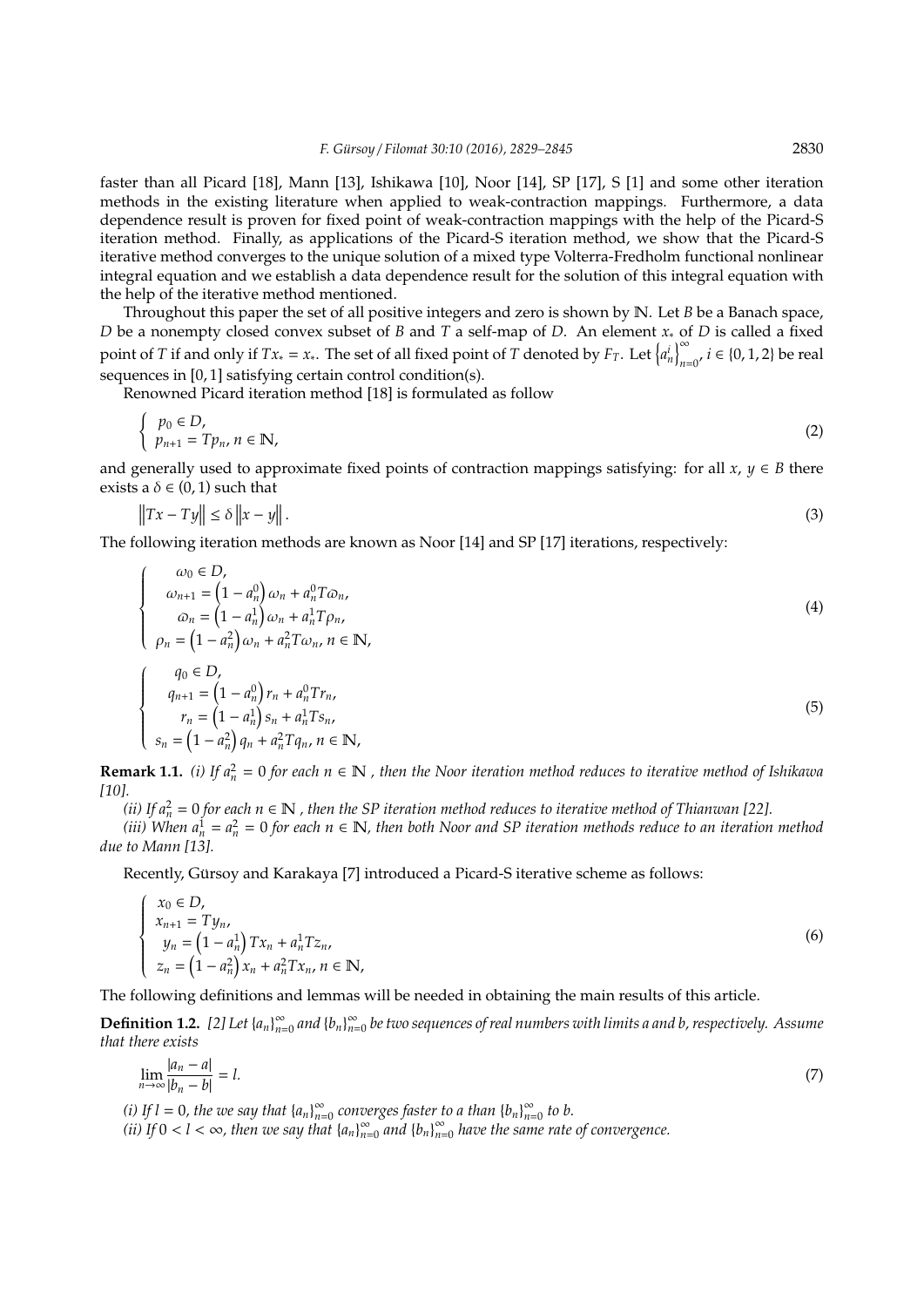**Definition 1.3.** [2] Assume that for two fixed point iteration processes  $\{u_n\}_{n=1}^{\infty}$  $\sum_{n=0}^{\infty}$  and  $\{v_n\}_{n=0}^{\infty}$ *n*=0 *both converging to the same fixed point p, the following error predictions*

$$
\|u_n - p\| \le a_n \text{ for all } n \in \mathbb{N},\tag{8}
$$

$$
\|v_n - p\| \le b_n \text{ for all } n \in \mathbb{N},\tag{9}
$$

*are available where*{*an*} ∞  $\sum_{n=0}^{\infty}$  and  ${b_n}_{n=0}^{\infty}$ *n*=0 *are two sequences of positive numbers (converging to zero). If* {*an*} ∞ *n*=0 *converges faster than*  ${b_n}_n^{\infty}$  $\sum_{n=0}^{\infty}$ , then  $\{u_n\}_{n=0}^{\infty}$ *n*=0 *converges faster than* {*vn*} ∞  $\sum_{n=0}^{\infty}$  to p.

**Definition 1.4.** [16] Let  $(B, \|\cdot\|)$  be a Banach space. A map  $T : B \to B$  is called weak-contraction if there exist a *constant*  $\delta \in (0, 1)$  *and some*  $L \geq 0$  *such that* 

$$
||Tx - Ty|| \le \delta ||x - y|| + L ||y - Ty||, \text{ for all } x, y \in B.
$$
 (10)

**Definition 1.5.** [3] Let  $T$ , $\overline{T}$  :  $B \to B$  be two operators. We say that  $\overline{T}$  is an approximate operator of T if for all  $x \in B$ *and for a fixed* ε > 0 *we have*

$$
\|Tx - \widetilde{T}x\| \le \varepsilon. \tag{11}
$$

**Lemma 1.6.** [23]Let  $\{\beta_n\}_{n=0}^{\infty}$  and  $\{\rho_n\}_{n=0}^{\infty}$  be nonnegative real sequences satisfying the following inequality:

$$
\beta_{n+1} \le (1 - \lambda_n)\beta_n + \rho_n,\tag{12}
$$

*where*  $\lambda_n \in (0, 1)$ , for all  $n \ge n_0$ ,  $\sum_{n=1}^{\infty} \lambda_n = \infty$ , and  $\frac{\rho_n}{\lambda_n} \to 0$  as  $n \to \infty$ . Then  $\lim_{n \to \infty} \beta_n = 0$ .

**Lemma 1.7.** [20] Let  $\{\beta_n\}_{n=0}^{\infty}$  be a nonnegative sequence for which one assumes there exists  $n_0 \in \mathbb{N}$ , such that for all  $n \geq n_0$  *one has satisfied the inequality* 

$$
\beta_{n+1} \le (1 - \mu_n)\beta_n + \mu_n \gamma_n,\tag{13}
$$

*where*  $\mu_n \in (0, 1)$  , for all  $n \in \mathbb{N}$ ,  $\sum^{\infty}$  $\sum_{n=0}^{\infty} \mu_n = \infty$  and  $\gamma_n \geq 0$ ,  $\forall n \in \mathbb{N}$ . Then the following inequality holds

$$
0 \le \limsup_{n \to \infty} \beta_n \le \limsup_{n \to \infty} \gamma_n. \tag{14}
$$

#### **2. Main Results**

**Theorem 2.1.** Let  $T : D \to D$  be a weak-contraction map satisfying condition (10) with  $F_T \neq \emptyset$  and  $\{x_n\}_{n=1}^{\infty}$  $\sum_{n=0}^{\infty}$  an *iterative sequence defined by (6) with real sequences*  $\left\{a_n^i\right\}_{n=1}^{\infty}$  $\int_{n=0}^{\infty} i \in \{1, 2\}$  *in* [0, 1] *satisfying*  $\sum_{k=0}^{\infty} a_k^1 a_k^2 = \infty$ *. Then*  ${x_n}_n^{\infty}$ *n*=0 *converges to a unique fixed point u*<sup>∗</sup> *of T.*

*Proof.* Uniqueness of  $u^*$  comes from condition (10). Using Picard-S iterative scheme (6) and condition (10), we obtain

$$
||z_n - u^*|| \le (1 - a_n^2) ||x_n - u^*|| + a_n^2 ||Tx_n - Tu^*||
$$
  
\n
$$
\le (1 - a_n^2) ||x_n - u^*|| + a_n^2 \delta ||x_n - u^*|| + a_n^2 L ||u^* - Tu^*||
$$
  
\n
$$
= [1 - a_n^2 (1 - \delta)] ||x_n - u^*||,
$$
\n(15)

$$
||y_n - u^*|| \le (1 - a_n^1) ||Tx_n - Tu^*|| + a_n^1 ||Tz_n - Tu^*||
$$
  
\n
$$
\le (1 - a_n^1) \delta ||x_n - u^*|| + a_n^1 \delta ||z_n - u^*||,
$$
\n(16)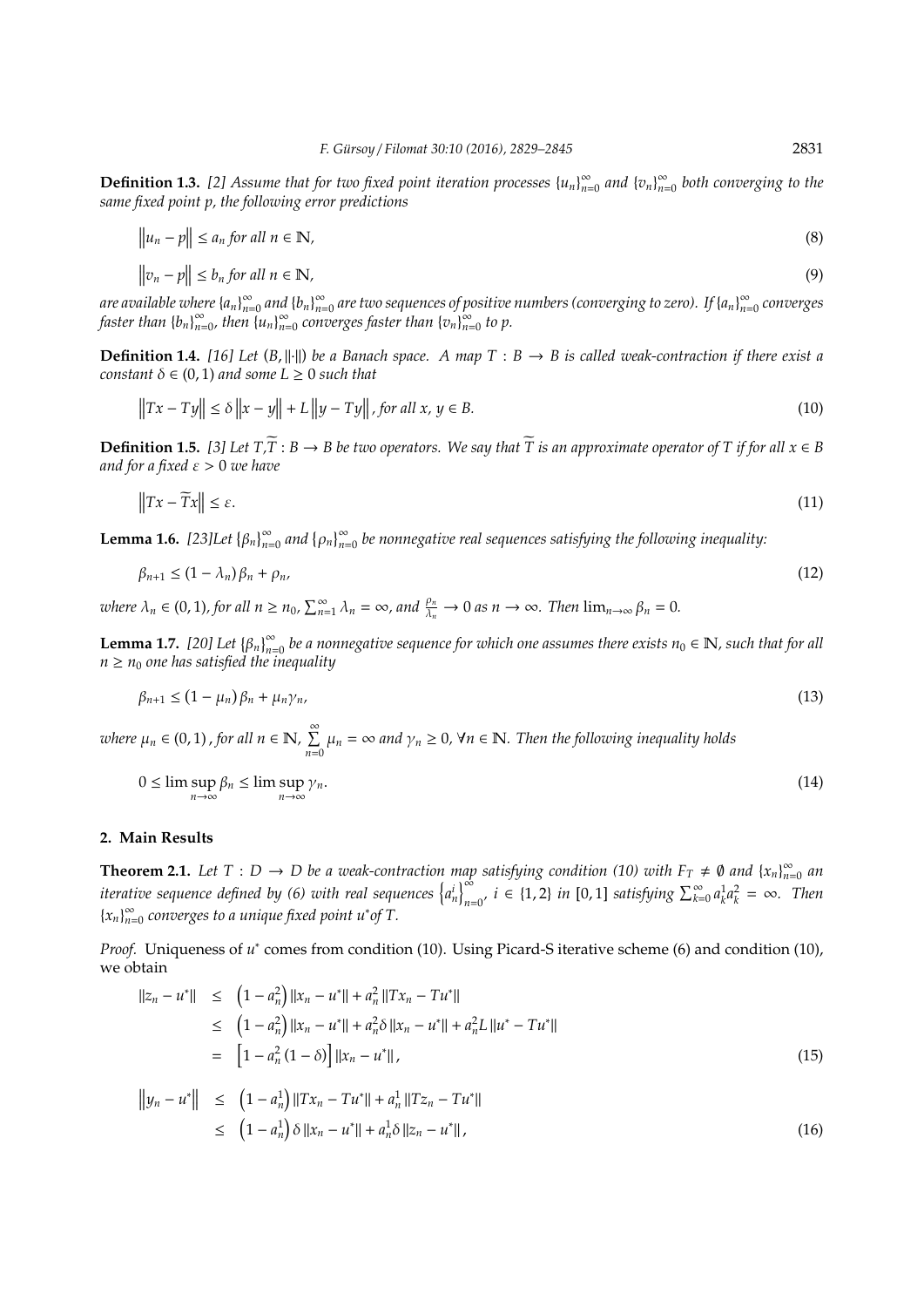*F. G ¨ursoy* / *Filomat 30:10 (2016), 2829–2845* 2832

$$
||x_{n+1} - u^*|| \le \delta ||y_n - u^*||. \tag{17}
$$

Combining (15), (16) and (17)

$$
||x_{n+1} - u^*|| \le \delta^2 \left[1 - a_n^1 a_n^2 (1 - \delta)\right] ||x_n - u^*||. \tag{18}
$$

By induction

$$
||x_{n+1} - u^*|| \leq \delta^{2(n+1)} \prod_{k=0}^n \left[ 1 - a_k^1 a_k^2 (1 - \delta) \right] ||x_0 - u^*||
$$
  
\n
$$
\leq \delta^{2(n+1)} ||x_0 - u^*|| e^{-(1-\delta) \sum_{k=0}^n a_k^1 a_k^2}.
$$
\n(19)

Since  $\sum_{k=0}^{\infty} a_k^1 a_k^2 = \infty$ ,

 $e^{-(1-\delta)\sum_{k=0}^{n} a_k^1 a_k^2} \to 0$  as  $n \to \infty$ , (20)

which implies  $\lim_{n\to\infty} ||x_n - u^*||$ .

**Theorem 2.2.** Let  $T : D \to D$  with fixed point  $u^* \in F_T \neq \emptyset$  be as in Theorem 2.1 and let  $\{q_n\}_{n=1}^{\infty}$  $\sum_{n=0}^{\infty}$  {*x*<sup>n</sup><sub>n</sub><sub>2</sub>∞</sup> *n*=0 *be two iterative sequences defined by SP (5) and Picard-S (6) iteration methods with real sequences*  $\begin{bmatrix} a_n \\ a_n \end{bmatrix}_{n=0}^{\infty}$  $\sum_{n=0}$ <sup>n</sup>, *i* ∈ {0, 1, 2} *in* [0, 1] *satisfying*  $\sum_{k=0}^{n} a_k^1 a_k^2 = \infty$ . Then the following are equivalent:  $(i)$  lim<sub>*n*→∞</sub> || $x_n - u^*$ || $= 0$ *;* 

 $(iii) \lim_{n \to \infty} ||q_n - u^*|| = 0.$ 

*Proof. (i)*⇒*(ii): It follows from (5), (6), and condition (10) that*

$$
||x_{n+1} - q_{n+1}|| = ||(1 - a_n^0)(Ty_n - r_n) + a_n^0(Ty_n - Tr_n)||
$$
  
\n
$$
\leq (1 - a_n^0) ||Ty_n - r_n|| + a_n^0 ||Ty_n - Tr_n||
$$
  
\n
$$
\leq [1 - a_n^0(1 - \delta)] ||y_n - r_n|| + [1 - a_n^0(1 - L)] ||y_n - Ty_n||,
$$
\n(21)

$$
\|y_n - r_n\| = \| \left(1 - a_n^1\right) (Tx_n - s_n) + a_n^1 (Tz_n - Ts_n) \right\|
$$
  
\n
$$
\leq (1 - a_n^1) \|Tx_n - s_n\| + a_n^1 \|Tz_n - Ts_n\|
$$
  
\n
$$
\leq (1 - a_n^1) \|Tx_n - s_n\| + a_n^1 \delta \|z_n - s_n\| + a_n^1 L \|z_n - Tz_n\|,
$$
\n(22)

$$
||Tx_n - s_n|| = ||(1 - a_n^2)(Tx_n - q_n) + a_n^2(Tx_n - Tq_n)||
$$
  
\n
$$
\leq [1 - a_n^2(1 - \delta)] ||x_n - q_n|| + [1 - a_n^2(1 - L)] ||x_n - Tx_n||,
$$
\n(23)

$$
||z_n - s_n|| \le (1 - a_n^2) ||x_n - q_n|| + a_n^2 ||Tx_n - Tq_n||
$$
  
\n
$$
\le [1 - a_n^2 (1 - \delta)] ||x_n - q_n|| + a_n^2 L ||x_n - Tx_n||.
$$
\n(24)

*Combining (21), (22), (23), and (24)*

$$
\|x_{n+1} - q_{n+1}\| \leq [1 - a_n^0 (1 - \delta)] [1 - a_n^1 (1 - \delta)] [1 - a_n^2 (1 - \delta)] \|x_n - q_n\| + [1 - a_n^0 (1 - \delta)] \{ (1 - a_n^1) [1 - a_n^2 (1 - L)] + a_n^1 a_n^2 \delta L \} \|x_n - Tx_n\| + [1 - a_n^0 (1 - \delta)] a_n^1 L \|z_n - Tx_n\| + [1 - a_n^0 (1 - L)] \|y_n - Ty_n\|.
$$
 (25)

*It follows from the facts*  $\delta \in (0, 1)$  *and*  $a_n^i \in [0, 1]$ ,  $\forall n \in \mathbb{N}$ ,  $i \in \{0, 1, 2\}$  *that* 

$$
\left[1 - a_n^0 \left(1 - \delta\right)\right] \left[1 - a_n^1 \left(1 - \delta\right)\right] \left[1 - a_n^2 \left(1 - \delta\right)\right] < 1 - a_n^1 a_n^2 \left(1 - \delta\right). \tag{26}
$$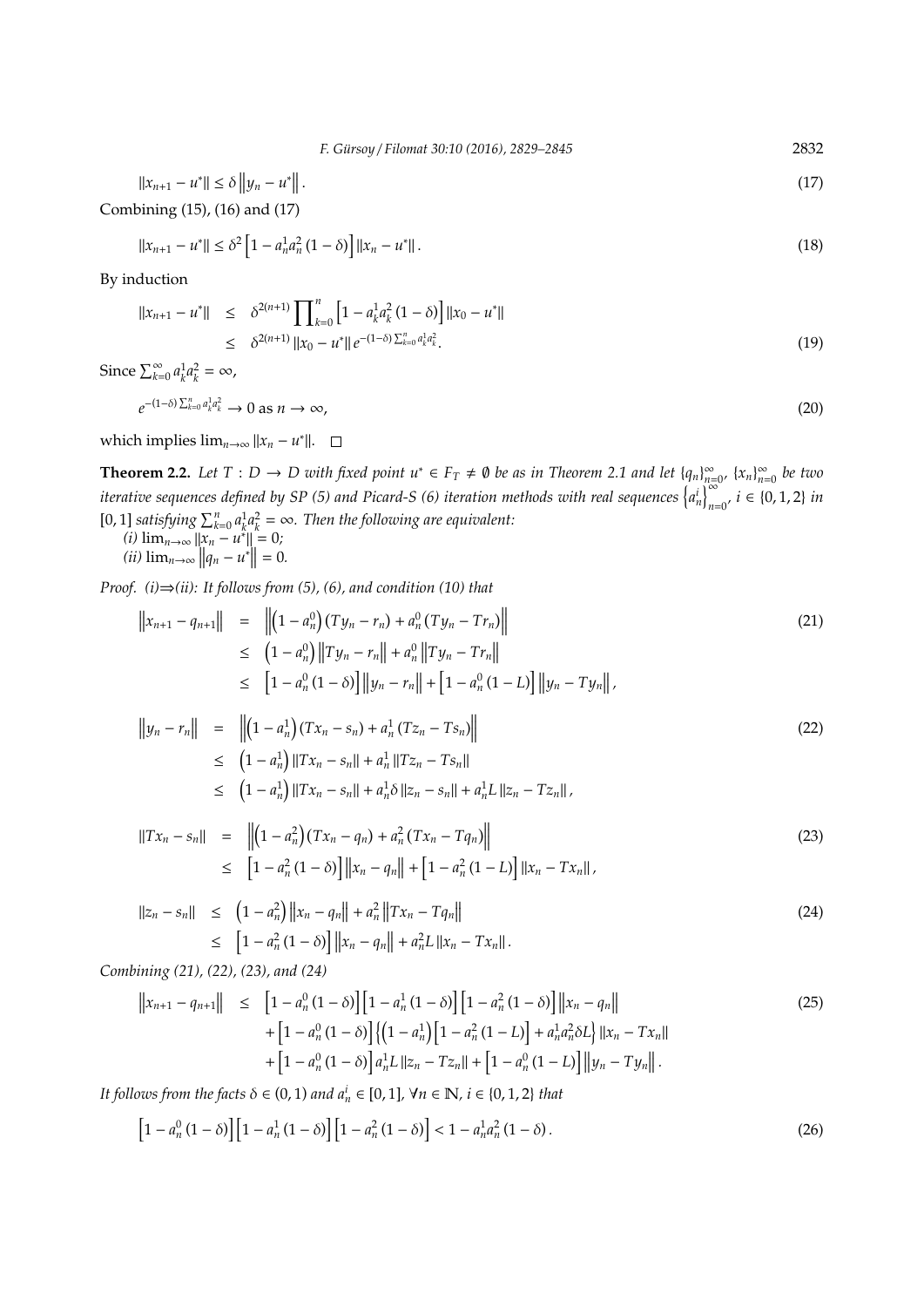*Hence, inequality (25) becomes*

$$
||x_{n+1} - q_{n+1}|| \leq [1 - a_n^1 a_n^2 (1 - \delta)] ||x_n - q_n||
$$
  
+ 
$$
[1 - a_n^0 (1 - \delta)] \{ (1 - a_n^1) [1 - a_n^2 (1 - L)] + a_n^1 a_n^2 \delta L \} ||x_n - Tx_n||
$$
  
+ 
$$
[1 - a_n^0 (1 - \delta)] a_n^1 L ||z_n - Tx_n|| + [1 - a_n^0 (1 - L)] ||y_n - Ty_n||.
$$
 (27)

*Denote that*

$$
\beta_n : = \|x_n - q_n\|,\n\lambda_n : = a_n^1 a_n^2 (1 - \delta) \in (0, 1),\n\beta_n : = [1 - a_n^0 (1 - \delta)] \{ (1 - a_n^1) [1 - a_n^2 (1 - L)] + a_n^1 a_n^2 \delta L \} \|x_n - Tx_n\|\n+ [1 - a_n^0 (1 - \delta)] a_n^1 L \|z_n - Tx_n\| + [1 - a_n^0 (1 - L)] \|y_n - Ty_n\|.
$$
\n(28)

*Since*  $\lim_{n \to \infty} ||x_n - u^*|| = 0$  *and*  $Tu^* = u^*$ 

$$
\lim_{n \to \infty} ||x_n - Tx_n|| = \lim_{n \to \infty} ||y_n - Ty_n|| = \lim_{n \to \infty} ||z_n - Tx_n|| = 0,
$$
\n(29)

*which implies*  $\frac{\rho_n}{\lambda_n} \to 0$  *as*  $n \to \infty$ . Therefore, inequality (27) perform all assumptions in Lemma 1.6 and thus we  $obtain \lim_{n\to\infty} ||x_n - q_n|| = 0.$  *Since* 

$$
||q_n - u^*|| \le ||x_n - q_n|| + ||x_n - u^*|| \to 0 \text{ as } n \to \infty,
$$
\n(30)

$$
\lim_{n \to \infty} ||q_n - u^*|| = 0.
$$
  
(ii)  $\Rightarrow$ (i): It follows from (5), (6), and condition (10) that

$$
||q_{n+1} - x_{n+1}|| = ||r_n - Ty_n + a_n^0 (Tr_n - r_n)||
$$
  
\n
$$
\leq \delta ||r_n - y_n|| + (1 + a_n^0 + L) ||r_n - Tr_n||,
$$
\n(31)

$$
||r_n - y_n|| \le (1 - a_n^1) ||s_n - Tx_n|| + a_n^1 ||Ts_n - Tz_n||
$$
  
\n
$$
\le (1 - a_n^1) ||s_n - Tx_n|| + a_n^1 \delta ||s_n - z_n|| + a_n^1 L ||s_n - Ts_n||,
$$
\n(32)

$$
||s_n - Tx_n|| \le ||Ts_n - Tx_n|| + ||s_n - Ts_n||
$$
  
\n
$$
\le \delta ||s_n - x_n|| + (1 + L) ||s_n - Ts_n||
$$
  
\n
$$
\le \delta ||q_n - x_n|| + \delta a_n^2 ||Tq_n - q_n|| + (1 + L) ||s_n - Ts_n||,
$$
\n(33)

$$
||s_n - z_n|| \le (1 - a_n^2) ||q_n - x_n|| + a_n^2 ||Tq_n - Tx_n||
$$
  
\n
$$
\le [1 - a_n^2 (1 - \delta)] ||q_n - x_n|| + a_n^2 L ||q_n - Tq_n||.
$$
\n(34)

*Combining (31), (32), (33), and (34)*

$$
||q_{n+1} - x_{n+1}|| \le \delta^2 \left[ 1 - a_n^1 a_n^2 (1 - \delta) \right] ||q_n - x_n||
$$
  
+  $\delta^2 a_n^2 \left[ 1 - a_n^1 (1 - L) \right] ||q_n - Tq_n||$   
+  $\left( 1 + a_n^0 + L \right) ||r_n - Tr_n|| + \delta \left( 1 - a_n^1 + L \right) ||s_n - Ts_n||.$  (35)

*Since*  $\delta \in (0, 1)$ 

$$
\delta^2 \left[ 1 - a_n^1 a_n^2 \left( 1 - \delta \right) \right] < 1 - a_n^1 a_n^2 \left( 1 - \delta \right). \tag{36}
$$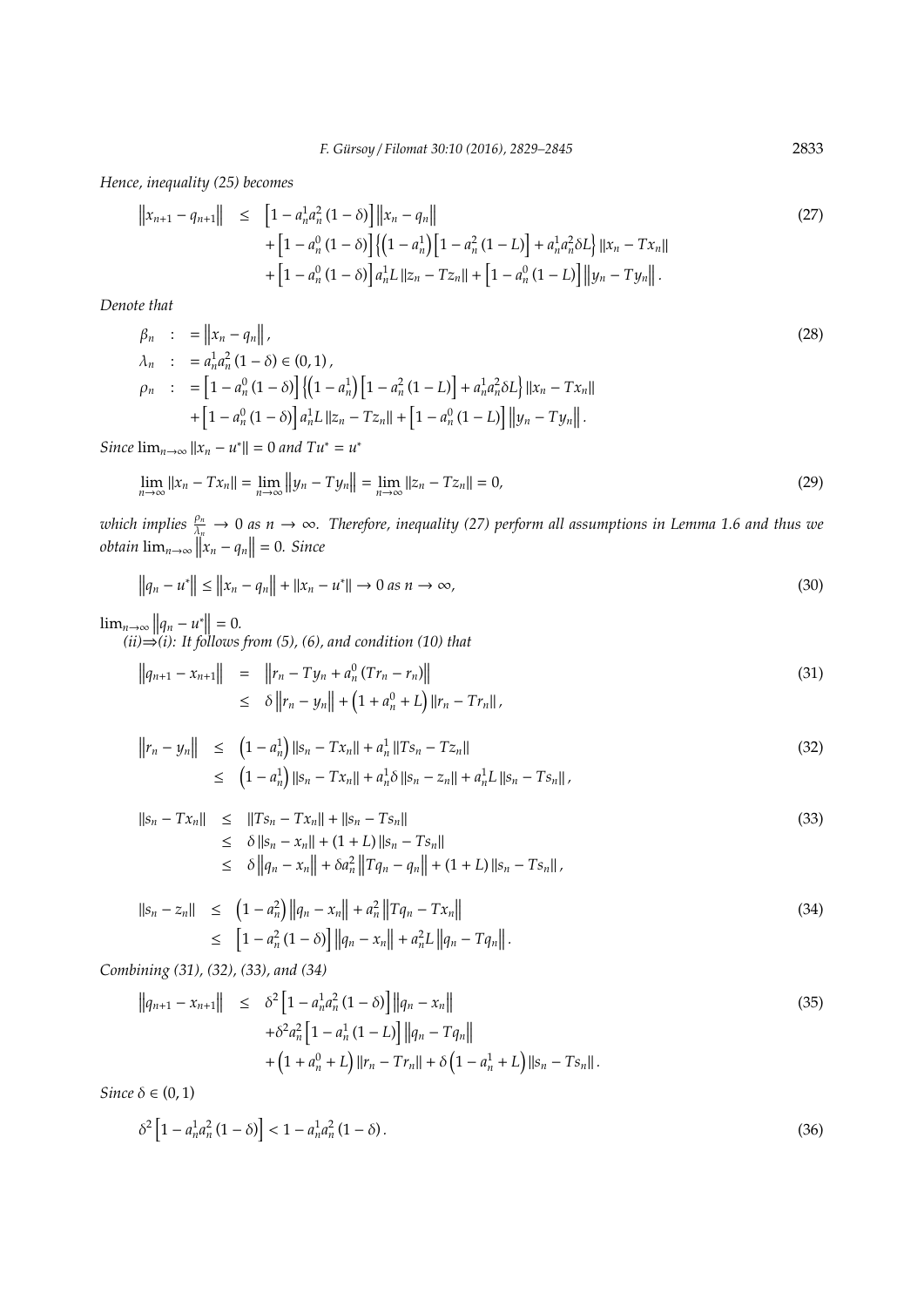*Hence, inequality (35) becomes*

$$
||q_{n+1} - x_{n+1}|| \le [1 - a_n^1 a_n^2 (1 - \delta)] ||q_n - x_n||
$$
  
+  $\delta^2 a_n^2 [1 - a_n^1 (1 - L)] ||q_n - Tq_n||$   
+  $(1 + a_n^0 + L) ||r_n - Tr_n|| + \delta (1 - a_n^1 + L) ||s_n - Ts_n||.$  (37)

*Denote that*

$$
\beta_n : = ||q_n - x_n||,
$$
  
\n
$$
\lambda_n : = a_n^1 a_n^2 (1 - \delta) \in (0, 1),
$$
  
\n
$$
\rho_n : = \delta^2 a_n^2 [1 - a_n^1 (1 - L)] ||q_n - Tq_n||
$$
  
\n
$$
+ (1 + a_n^0 + L) ||r_n - Tr_n|| + \delta (1 - a_n^1 + L) ||s_n - Ts_n||.
$$
\n(38)

*Since*  $\lim_{n\to\infty} ||q_n - u^*|| = 0$  *and*  $Tu^* = u^*$ 

$$
\lim_{n \to \infty} ||q_n - Tq_n|| = \lim_{n \to \infty} ||r_n - Tr_n|| = \lim_{n \to \infty} ||s_n - Ts_n|| = 0,
$$
\n(39)

*which implies*  $\frac{\rho_n}{\lambda_n} \to 0$  *as*  $n \to \infty$ . Therefore, inequality (37) perform all assumptions in Lemma 1.6 and thus we  $obtain \lim_{n\to\infty} ||q_n - x_n|| = 0.$  *Since* 

$$
||x_n - u^*|| \le ||q_n - x_n|| + ||q_n - u^*|| \to 0 \text{ as } n \to \infty,
$$
\n(40)

 $\lim_{n\to\infty} ||x_n - u^*|| = 0.$ 

Taking R. Chugh et al.'s result ([4], Corollary 3.2) into account, Theorem 2.2 leads to the following corollary under weaker assumption:

**Corollary 2.3.** Let  $T : D \to D$  with fixed point  $u^* \in F_T \neq \emptyset$  be as in Theorem 2.1. Then the followings are equivalent: *1)The Picard iteration method (2) converges to u*<sup>∗</sup> *,*

- *2) The Mann iteration method [13] converges to u*<sup>∗</sup> *,*
- *3) The Ishikawa iteration method [10] converges to u*<sup>∗</sup> *,*
- *4) The Noor iteration method (4) converges to u*<sup>∗</sup> *,*

*5) S-iteration method [1] converges to u*<sup>∗</sup> *,*

- *6) The SP-iteration method (5) converges to u*<sup>∗</sup> *,*
- *7) CR-iteration method [4] converges to u*<sup>∗</sup> *,*

*8) The Picard-S iteration method (6) converges to u*<sup>∗</sup> *.*

**Theorem 2.4.** *Let*  $T : D \to D$  with fixed point  $u^* \in F_T \neq \emptyset$  be as in Theorem 2.1. Suppose that  $\{\omega_n\}_{n=1}^{\infty}$  $\sum_{n=0}^{\infty}$ ,  $\{q_n\}_{n=0}^{\infty}$  and  ${x_n}_n^{\infty}$ *n*=0 *are iterative sequences, respectively, defined by Noor (4), SP (5) and Picard-S (6) iterative schemes with real*  $\left\{ \alpha_n^i \right\}_{n=1}^{\infty}$ *n*=0 ⊂ [0, 1]*, i* ∈ {0*,*1*,*2} *satisfying*

$$
(i) 0 \le a_n^i < \frac{1}{1+\delta},
$$

$$
(ii) \lim_{n\to\infty} a_n^i = 0.
$$

*Then the iterative sequence defined by (6) converges faster than the iterative sequences defined by (4) and (5) to a unique fixed point of T, provided that the initial point is the same for all iterations.*

Proof. From inequality (19), we have

$$
||x_{n+1} - u^*|| \le \delta^{2(n+1)} ||x_0 - u^*|| \prod_{k=0}^n \left[1 - a_k^1 a_k^2 (1 - \delta)\right]
$$
\n(41)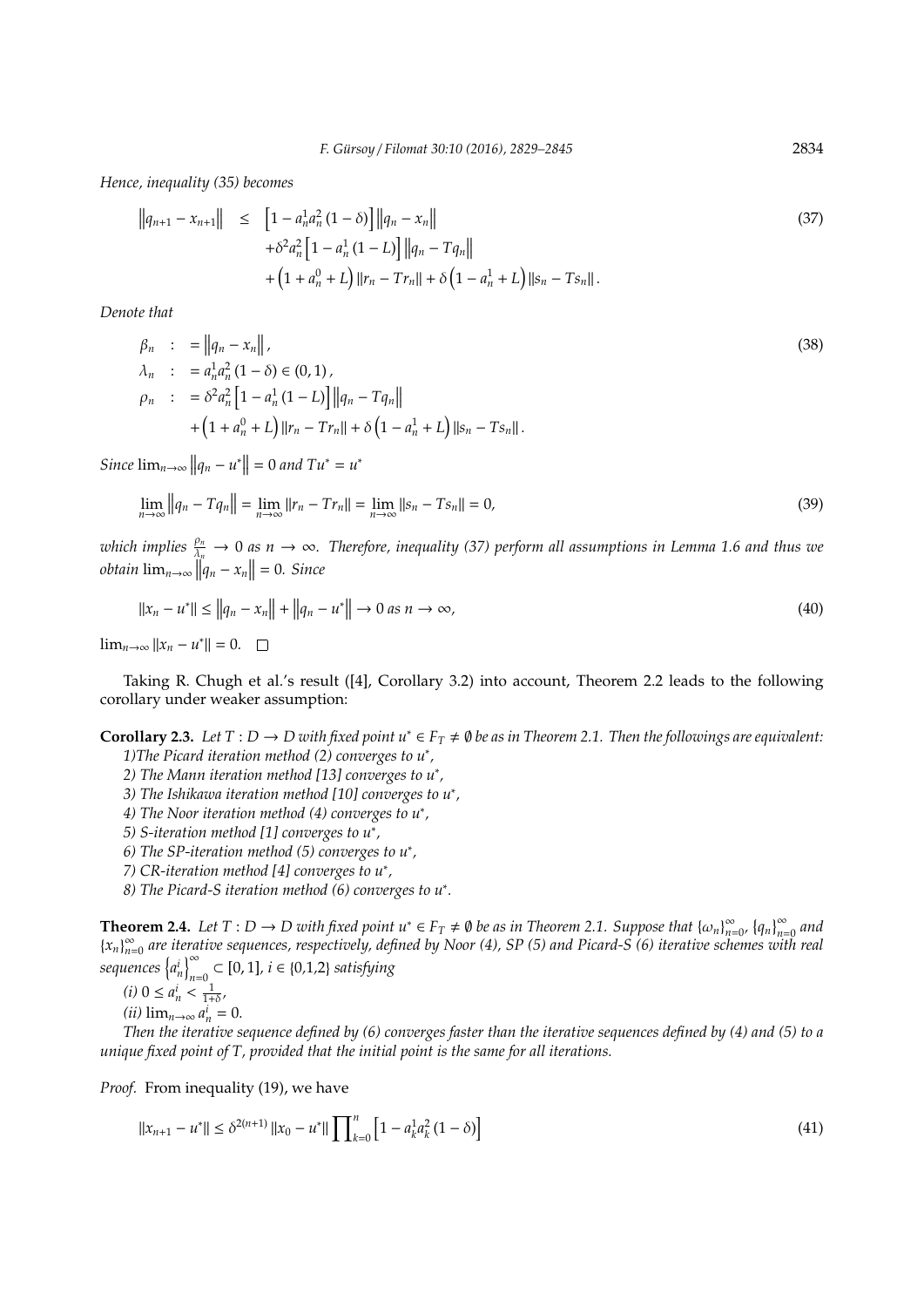Using (5) we obtain

$$
||q_{n+1} - u^*|| = ||(1 - a_n^0) r_n + a_n^0 T r_n - u^*||
$$
  
\n
$$
\geq (1 - a_n^0) ||r_n - u^*|| - a_n^0 ||T r_n - T u^*||
$$
  
\n
$$
\geq [1 - a_n^0 (1 + \delta)] ||r_n - u^*||
$$
  
\n
$$
\geq [1 - a_n^0 (1 + \delta)] \{ (1 - a_n^1) ||s_n - u^*|| - a_n^1 \delta ||s_n - u^*|| \}
$$
  
\n
$$
= [1 - a_n^0 (1 + \delta)] [1 - a_n^1 (1 + \delta)] ||s_n - u^*||
$$
  
\n
$$
\geq [1 - a_n^0 (1 + \delta)] [1 - a_n^1 (1 + \delta)] \{ (1 - a_n^2) ||q_n - u^*|| - a_n^2 \delta ||q_n - u^*|| \}
$$
  
\n
$$
= [1 - a_n^0 (1 + \delta)] [1 - a_n^1 (1 + \delta)] [1 - a_n^2 (1 + \delta)] ||q_n - u^*||
$$
  
\n
$$
\geq ...
$$
  
\n
$$
\geq ||q_0 - u^*|| \prod_{k=0}^n [1 - a_k^0 (1 + \delta)] [1 - a_k^1 (1 + \delta)] [1 - a_k^2 (1 + \delta)].
$$

Using now (41) and (42)

$$
\frac{\|x_{n+1} - u^*\|}{\|q_{n+1} - u^*\|} \le \frac{\delta^{2(n+1)} \|x_0 - u^*\| \prod_{k=0}^n \left[1 - a_k^1 a_k^2 (1 - \delta)\right]}{\|q_0 - u^*\| \prod_{k=0}^n \left[1 - a_k^0 (1 + \delta)\right] \left[1 - a_k^1 (1 + \delta)\right] \left[1 - a_k^2 (1 + \delta)\right]}.
$$
\n(43)

Define

$$
\theta_n = \frac{\delta^{2(n+1)} \prod_{k=0}^n \left[1 - a_k^1 a_k^2 (1 - \delta)\right]}{\prod_{k=0}^n \left[1 - a_k^0 (1 + \delta)\right] \left[1 - a_k^1 (1 + \delta)\right] \left[1 - a_k^2 (1 + \delta)\right]}.
$$
\n(44)

By the assumption

$$
\lim_{n \to \infty} \frac{\theta_{n+1}}{\theta_n}
$$
\n
$$
= \lim_{n \to \infty} \frac{\frac{\delta^{2(n+2)} \prod_{k=0}^{n+1} [1 - a_k^1 a_k^2 (1 - \delta)]}{\prod_{k=0}^{n+1} [1 - a_k^0 (1 + \delta)] [1 - a_k^1 (1 + \delta)] [1 - a_k^2 (1 + \delta)]}}{\frac{\delta^{2(n+1)} \prod_{k=0}^{n} [1 - a_k^1 a_k^2 (1 - \delta)]}{\prod_{k=0}^{n} [1 - a_k^0 (1 + \delta)] [1 - a_k^1 (1 + \delta)] [1 - a_k^2 (1 + \delta)]}}
$$
\n
$$
= \lim_{n \to \infty} \frac{\delta^2 [1 - a_{n+1}^1 a_{n+1}^2 (1 - \delta)]}{\left[1 - a_{n+1}^0 (1 + \delta)\right] \left[1 - a_{n+1}^1 (1 + \delta)\right] \left[1 - a_{n+1}^2 (1 + \delta)\right]}
$$
\n
$$
= \delta^2 < 1.
$$
\n(45)

It thus follows from ratio test that  $\sum_{n=0}^{\infty} \theta_n < \infty$ . Hence, we have  $\lim_{n\to\infty} \theta_n = 0$  which implies that the iterative sequence defined by (6) converges faster than the iterative sequence defined by SP iteration method (5).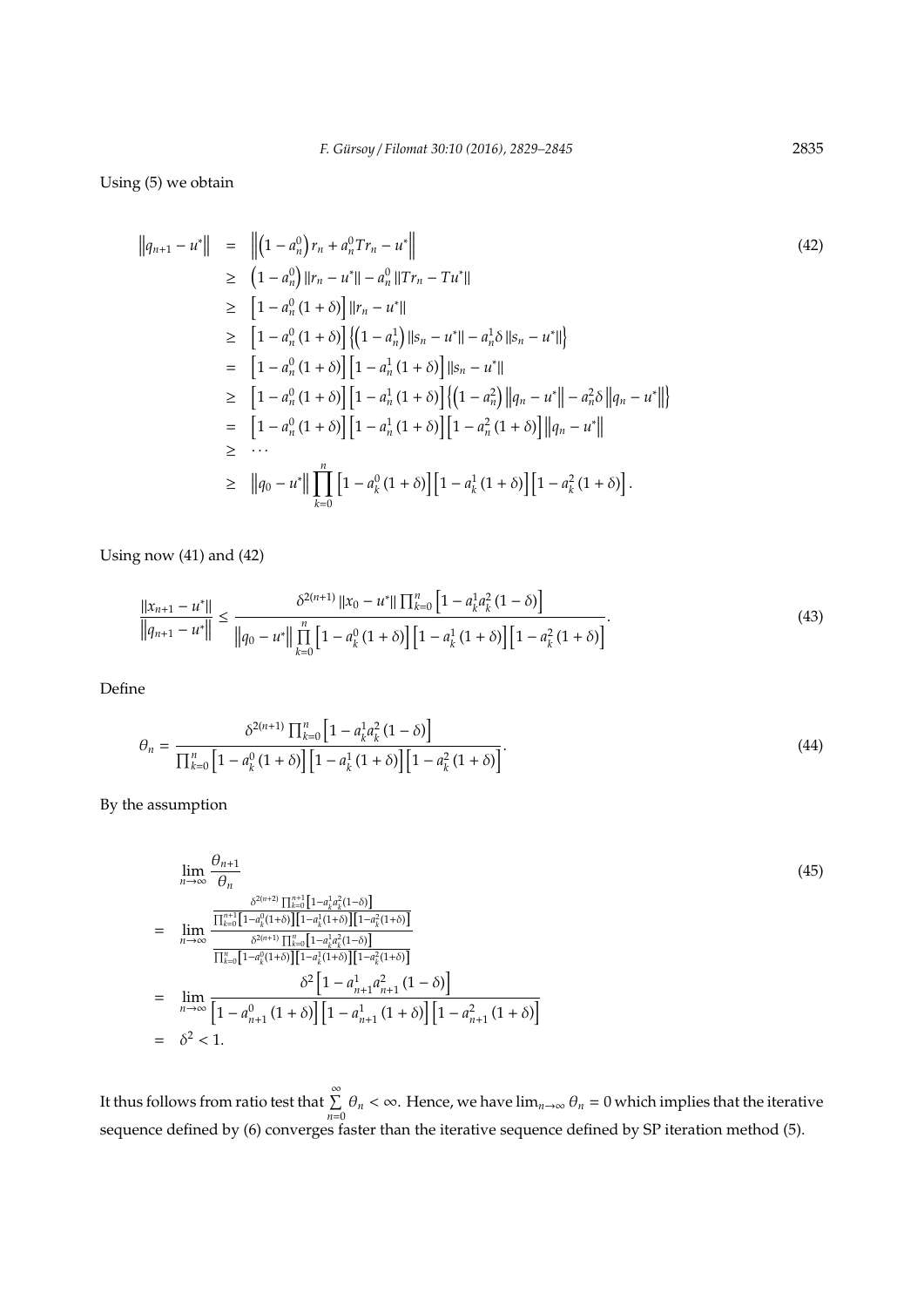Using Noor iteration method (4), we get

$$
\|\omega_{n+1} - u^*\| = \| \left(1 - a_n^0\right) \omega_n + a_n^0 T \omega_n - u^* \right|
$$
  
\n
$$
\geq (1 - a_n^0) \|\omega_n - u^*\| - a_n^0 \|T \omega_n - T u^*\|
$$
  
\n
$$
\geq (1 - a_n^0) \|\omega_n - u^*\| - a_n^0 \delta \|\omega_n - u^*\|
$$
  
\n
$$
\geq [1 - a_n^0 - a_n^0 \delta \left(1 - a_n^1\right) \|\omega_n - u^*\| - a_n^0 a_n^1 \delta^2 \|\rho_n - u^*\|
$$
  
\n
$$
\geq \left\{1 - a_n^0 - a_n^0 \delta \left(1 - a_n^1\right) - a_n^0 a_n^1 \delta^2 \left[1 - a_n^2 (1 - \delta)\right] \|\omega_n - u^*\|
$$
  
\n
$$
\geq \left\{1 - a_n^0 - a_n^0 \delta \left[1 - a_n^1 (1 - \delta)\right] \|\omega_n - u^*\|
$$
  
\n
$$
\geq [1 - a_n^0 (1 + \delta)] \|\omega_n - u^*\|
$$
  
\n
$$
\geq \dots
$$
  
\n
$$
\geq \|\omega_0 - u^*\| \prod_{k=0}^n \left[1 - a_k^0 (1 + \delta)\right].
$$

It follows by (41) and (46) that

$$
\frac{\|x_{n+1} - u^*\|}{\|w_{n+1} - x_*\|} \le \frac{\delta^{2(n+1)} \|x_0 - u^*\| \prod_{k=0}^n \left[1 - a_k^1 a_k^2 (1 - \delta)\right]}{\|w_0 - u^*\| \prod_{k=0}^n \left[1 - a_k^0 (1 + \delta)\right]}.
$$
\n(47)

Define

$$
\theta_n = \frac{\delta^{2(n+1)} \prod_{k=0}^n \left[ 1 - a_k^1 a_k^2 (1 - \delta) \right]}{\prod_{k=0}^n \left[ 1 - a_k^0 (1 + \delta) \right]}.
$$
\n(48)

By the assumption

$$
\lim_{n \to \infty} \frac{\theta_{n+1}}{\theta_n} = \lim_{n \to \infty} \frac{\delta^2 \left[ 1 - a_{n+1}^1 a_{n+1}^2 (1 - \delta) \right]}{\left[ 1 - a_{n+1}^0 (1 + \delta) \right]}
$$
\n
$$
= \delta^2 < 1.
$$
\n(49)

It thus follows from ratio test that  $\sum_{n=0}^{\infty} \theta_n < \infty$ . Hence, we have  $\lim_{n\to\infty} \theta_n = 0$  which implies that the iterative sequence defined by (6) converges faster than the iterative sequence defined by Noor iteration method (4).  $\Box$ 

By use of the following example due to [24], it was shown in ([4], Example 4.1) that CR iterative method [4] is faster than all Picard (2), S [1], Noor (4) and SP (6) iterative methods for a particular class of operators which is included in the class of weak-contraction mappings satisfying (10). In the following, for the sake of consistent comparison, we will use the same example as that of ([4], Example 4.1) in order to compare the rates of convergence between Picard-S (6) and CR [4] iteration methods for the weak-contraction mappings. In the following example, for convenience, we use the notations (*PSn*) and (*CRn*) for the iterative sequences associated to Picard-S $(6)$  and CR [4] iterative methods, respectively.

**Example 2.5.** *Define a mapping*  $T : [0, 1] \rightarrow [0, 1]$  *as*  $Tx = \frac{x}{2}$ *. Let*  $a_n^0 = a_n^1 = a_n^2 = 0$ *, for*  $n = 1, 2, ..., 24$  *and*  $a_n^0 = a_n^1 = a_n^2 = \frac{4}{\sqrt{n}},$  for all  $n \ge 25$ .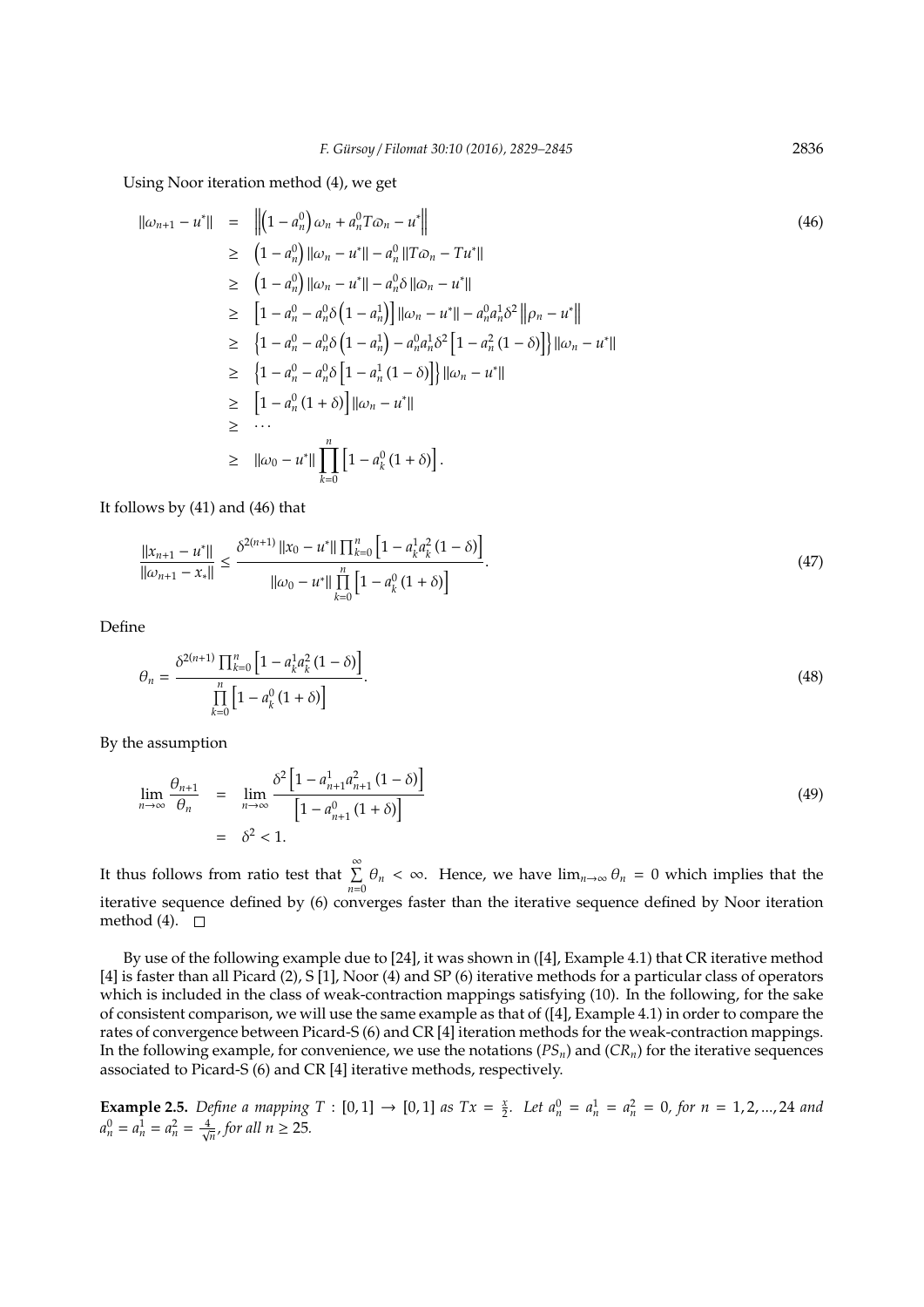*It can be seen easily that the mapping T satisfies condition (10) with the unique fixed point*  $0 \in F_T$ *. Furthermore, it is easy to see that Example 2.5 satisfies all the conditions of Theorem 2.1. Indeed, let*  $x_0 \neq 0$  *be an initial point for the iterative sequences* (*PSn*) *and* (*CRn*)*. Utilizing Picard-S (6) and CR [4] iteration methods we obtain*

$$
PS_n = \frac{1}{2} \left( \frac{1}{2} - \frac{4}{n} \right) x_n = \dots = \prod_{k=25}^n \left( \frac{1}{4} - \frac{2}{k} \right) x_0,
$$
\n
$$
(50)
$$

$$
CR_n = \left(\frac{1}{2} - \frac{1}{\sqrt{n}} - \frac{4}{n} + \frac{8}{n\sqrt{n}}\right)x_n
$$
  
=  $\dots = \prod_{k=25}^n \left(\frac{1}{2} - \frac{1}{\sqrt{k}} - \frac{4}{k} + \frac{8}{k\sqrt{k}}\right)x_0.$  (51)

*It follows from (50) and (51) that*

$$
\frac{|PS_n - 0|}{|CR_n - 0|} = \frac{\prod_{k=25}^{n} \left(\frac{1}{4} - \frac{2}{k}\right) x_0}{\prod_{k=25}^{n} \left(\frac{1}{2} - \frac{1}{\sqrt{k}} - \frac{4}{k} + \frac{8}{k\sqrt{k}}\right) x_0} = \prod_{k=25}^{n} \frac{(k-8)\sqrt{k}}{2\left(k\sqrt{k} - 2k - 8\sqrt{k} + 16\right)}
$$

$$
= \prod_{k=25}^{n} \frac{(k-8)\sqrt{k}}{2\left(\sqrt{k} - 2\right)(k-8)} = \prod_{k=25}^{n} \frac{\sqrt{k}}{2\left(\sqrt{k} - 2\right)}.
$$
(52)

*For all*  $k \geq 25$ *, we have* 

$$
\frac{(k-2)\left(\sqrt{k}-4\right)}{4} > 1
$$
\n
$$
\Rightarrow (k-2)\left(\sqrt{k}-4\right) > 4
$$
\n
$$
\Rightarrow k\left(\sqrt{k}-4\right) > 2\left(\sqrt{k}-2\right)
$$
\n
$$
\Rightarrow \frac{\sqrt{k}-4}{2\left(\sqrt{k}-2\right)} > \frac{1}{k}
$$
\n
$$
\Rightarrow \frac{\sqrt{k}}{2\left(\sqrt{k}-2\right)} < 1 - \frac{1}{k},\tag{53}
$$

*which yields*

$$
\frac{|PS_n - 0|}{|CR_n - 0|} = \prod_{k=25}^n \frac{\sqrt{k}}{2(\sqrt{k} - 2)} < \prod_{k=25}^n \left(1 - \frac{1}{k}\right) = \frac{24}{n}.\tag{54}
$$

*Therefore, we have*

$$
\lim_{n \to \infty} \frac{|PS_n - 0|}{|CR_n - 0|} = 0,\tag{55}
$$

*which implies that the Picard-S iterative scheme (6) is faster than the CR iteration method [4].*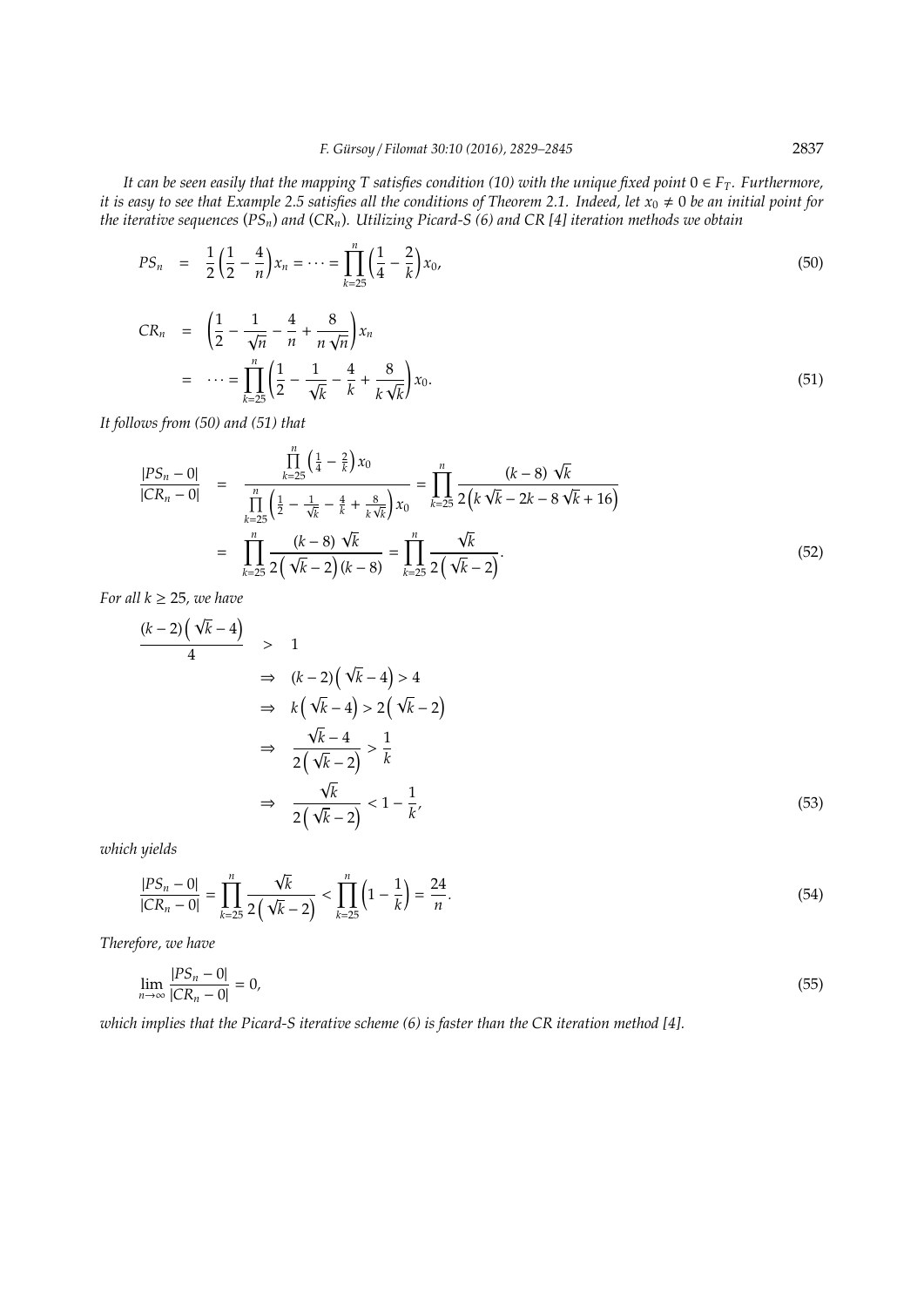| Picard-S Iteration              | <b>CR</b> Iteration      |
|---------------------------------|--------------------------|
| 0.08333333330                   | 0.09862528487            |
| 0.01416666666                   | 0.02011955811            |
| 0.002451923072                  | 0.004232775522           |
| 0.0004313568364                 | 0.0009160742556          |
| 0.00007702800650                | 0.0002035109758          |
| 0.00001394472532                | 0.00004631908335         |
| $0.2556532976$ 10 <sup>-5</sup> | 0.00001078210668         |
| $0.474195632610^{-6}$           | $0.2563038247$ $10^{-5}$ |
| $0.889116811010^{-7}$           | $0.6213252692$ $10^{-6}$ |
| $0.1683933354$ $10^{-7}$        | $0.153411960710^{-6}$    |
| $0.3219284354$ $10^{-8}$        | $0.3853815295$ $10^{-7}$ |
|                                 |                          |

Table 1: Comparison of the rate of convergence of the Picard-S iteration and CR iteration methods under the same hypothesis given in Example 2.5 with  $x_0 = x_1 = \cdots = x_{24} = 0.5$ .

Having regard to R. Chugh et al.'s result ([4], Example 4.1), L.B. Ciric et al.'s results [5] and Example 2.5 above, we conclude that Picard-S iteration method is faster than all Picard (2), Mann [13], Ishikawa [10], S [1], Noor (4) and SP (5) iterative methods. We are now able to establish the following data dependence result.

**Theorem 2.6.** Let T with fixed point  $u^* \in F_T \neq \emptyset$  be as in Theorem 2.1 and  $\widetilde{T}$  an approximate operator of T. Let  ${x_n}_n^{\infty}$ **∞** *be an iterative sequence generated by (6) for T and define an iterative sequence*  $\{\overline{x}_n\}_{n=0}^\infty$  *as follows* 

$$
\begin{cases}\n\widetilde{x}_0 \in D, \\
\widetilde{x}_{n+1} = \widetilde{T} \widetilde{y}_n, \\
\widetilde{y}_n = (1 - a_n^1) \widetilde{T} \widetilde{x}_n + a_n^1 \widetilde{T} \widetilde{z}_n, \\
\widetilde{z}_n = (1 - a_n^2) \widetilde{x}_n + a_n^2 \widetilde{T} \widetilde{x}_n, n \in \mathbb{N},\n\end{cases}
$$
\n(56)

*where*  $\left\{a_n^i\right\}_{n=1}^{\infty}$  $\sum_{n=0}^{\infty} i \in \{1,2\}$  be real sequences in [0,1] satisfying (i)  $\frac{1}{2} \le a_n^1 a_n^2$  for all  $n \in \mathbb{N}$ , and (ii)  $\sum_{n=0}^{\infty} a_n^1 a_n^2 = \infty$ . If  $\widetilde{T}\widetilde{u}^* = \widetilde{u}^*$  such that  $\widetilde{x}_n \to \widetilde{u}^*$  as  $n \to \infty$  , then we have

$$
\left\|u^* - \widetilde{u}^*\right\| \le \frac{5\varepsilon}{1 - \delta},\tag{57}
$$

*where*  $\varepsilon > 0$  *is a fixed number.* 

*Proof.* It follows from (6), (10), (11), and (56) that

$$
\begin{aligned}\n\left\| z_n - \widetilde{z}_n \right\| &\leq \left( 1 - a_n^2 \right) \left\| x_n - \widetilde{x}_n \right\| + a_n^2 \left\| T x_n - \widetilde{T} \widetilde{x}_n \right\| \\
&\leq \left[ 1 - a_n^2 + a_n^2 \delta \right] \left\| x_n - \widetilde{x}_n \right\| + a_n^2 L \left\| x_n - T x_n \right\| + a_n^2 \varepsilon,\n\end{aligned} \tag{58}
$$

$$
\|y_n - \widetilde{y}_n\| \leq (1 - a_n^1) \delta \|x_n - \widetilde{x}_n\| + a_n^1 \delta \|z_n - \widetilde{z}_n\| + (1 - a_n^1) L \|x_n - Tx_n\| + a_n^1 L \|z_n - Tz_n\| + (1 - a_n^1) \varepsilon + a_n^1 \varepsilon,
$$
\n(59)

$$
\|x_{n+1} - \widetilde{x}_{n+1}\| \le \delta \|y_n - \widetilde{y}_n\| + L \|y_n - Ty_n\| + \varepsilon.
$$
\n
$$
(60)
$$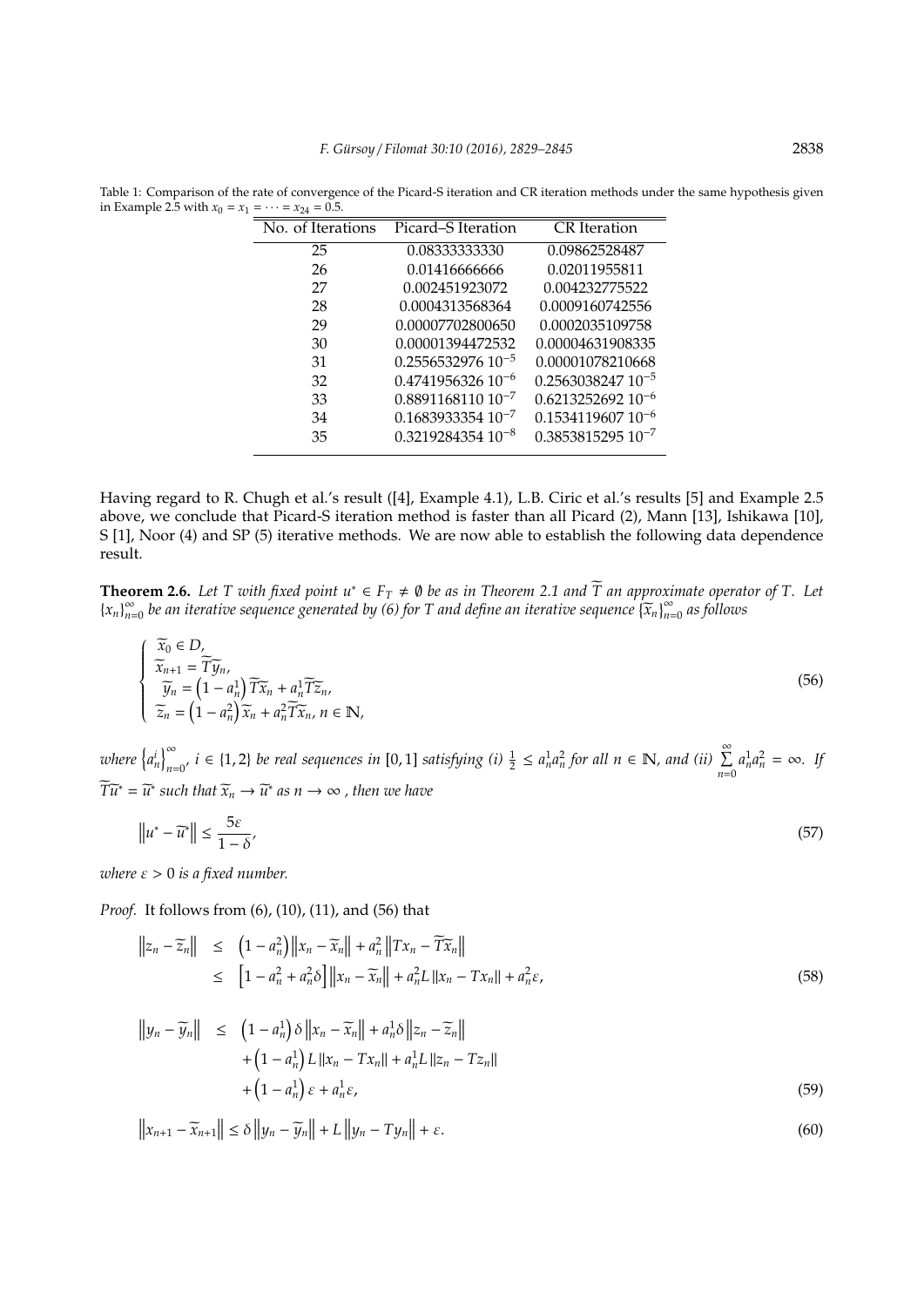From the relations (58), (59), and (60)

$$
\|x_{n+1} - \widetilde{x}_{n+1}\| \leq \delta^2 \left[1 - a_n^1 a_n^2 (1 - \delta)\right] \|x_n - \widetilde{x}_n\| + \left\{a_n^1 a_n^2 \delta^2 L + \left(1 - a_n^1\right) \delta L\right\} \|x_n - Tx_n\| + L \|y_n - Ty_n\| + a_n^1 \delta L \|z_n - Tz_n\| + a_n^1 a_n^2 \delta^2 \varepsilon + \left(1 - a_n^1\right) \delta \varepsilon + a_n^1 \delta \varepsilon + \varepsilon.
$$
 (61)

Since  $a_n^1$ ,  $a_n^2 \in [0, 1]$  and  $\frac{1}{2} \le a_n^1 a_n^2$  for all  $n \in \mathbb{N}$ 

 $1 - a_n^1 a_n^2 \le a_n^1 a_n^2$ ,  $(62)$ 

$$
1 - a_n^1 \le 1 - a_n^1 a_n^2 \le a_n^1 a_n^2,\tag{63}
$$

$$
1 \le 2a_n^1 a_n^2. \tag{64}
$$

Use of the facts  $\delta$ ,  $\delta^2 \in (0, 1)$ , (62), (63), and (64) in (61) yields

$$
||x_{n+1} - \widetilde{x}_{n+1}|| \leq [1 - a_n^1 a_n^2 (1 - \delta)] ||x_n - \widetilde{x}_n||
$$
  
+ 
$$
a_n^1 a_n^2 (1 - \delta) \left\{ \frac{L\delta (1 + \delta) ||x_n - Tx_n||}{1 - \delta} + \frac{2L ||y_n - Ty_n|| + 2\delta L ||z_n - Tx_n|| + 5\varepsilon}{1 - \delta} \right\}.
$$
  
(65)

Define

$$
\beta_n : = \|x_n - \tilde{x}_n\|,\n\mu_n : = a_n^1 a_n^2 (1 - \delta) \in (0, 1),\n\gamma_n : = \frac{L\delta (1 + \delta) \|x_n - Tx_n\| + 2L \|y_n - Ty_n\| + 2\delta L \|z_n - Tz_n\| + 5\varepsilon}{1 - \delta} \ge 0.
$$
\n(66)

Hence, the inequality (65) perform all assumptions in Lemma 1.7 and thus an application of Lemma 1.7 to (65) yields

$$
0 \leq \limsup_{n \to \infty} ||x_n - \widetilde{x}_n||
$$
\n
$$
\leq \limsup_{n \to \infty} \frac{L\delta(1+\delta) ||x_n - Tx_n|| + 2L ||y_n - Ty_n|| + 2\delta L ||z_n - Tx_n|| + 5\varepsilon}{1 - \delta}.
$$
\n
$$
(67)
$$

We know from Theorem 2.1 that  $\lim_{n\to\infty} x_n = u^*$  and since  $Tu^* = u^*$ 

$$
\lim_{n \to \infty} ||x_n - Tx_n|| = \lim_{n \to \infty} ||y_n - Ty_n|| = \lim_{n \to \infty} ||z_n - Tz_n|| = 0.
$$
\n(68)

Therefore the inequality (67) becomes

$$
\left\|u^* - \widetilde{u}^*\right\| \le \frac{5\varepsilon}{1 - \delta}.\tag{69}
$$

 $\Box$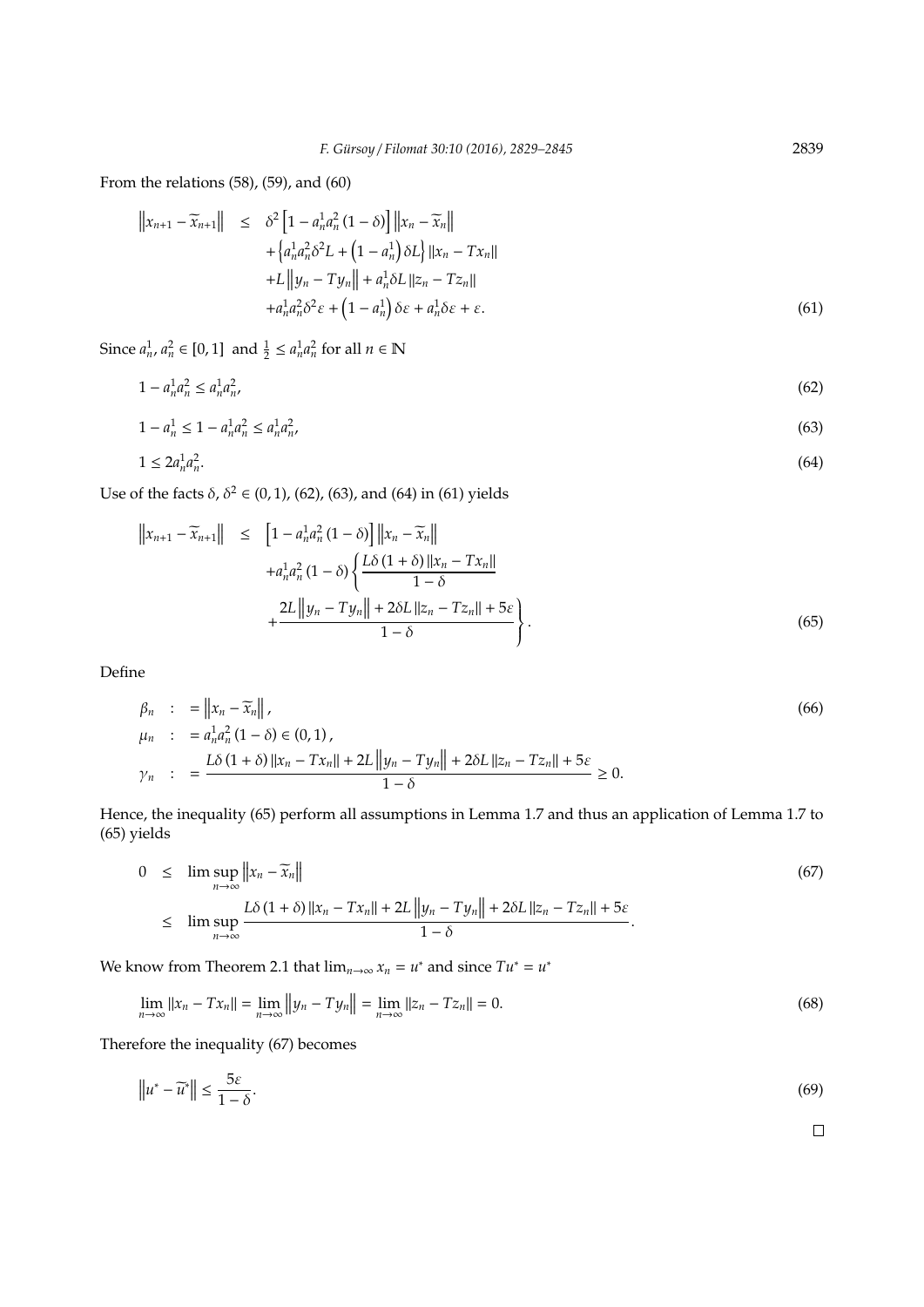#### **Applications of Picard-S Iterative Method**

In this section we consider the following mixed type Volterra-Fredholm functional nonlinear integral equation, see [6]:

$$
x(t) = F\left(t, x(t), \int_{a_1}^{t_1} \cdots \int_{a_m}^{t_m} K(t, s, x(s)) ds, \int_{a_1}^{b_1} \cdots \int_{a_m}^{b_m} H(t, s, x(s)) ds\right),\tag{70}
$$

where  $[a_1,b_1]\times\cdots\times[a_m,b_m]$  be an interval in  $\mathbb{R}^m$ , K, H :  $[a_1,b_1]\times\cdots\times[a_m,b_m]\times[a_1,b_1]\times\cdots\times[a_m,b_m]\times\mathbb{R}\to\mathbb{R}$ continuous functions and  $F : [a_1;b_1] \times \cdots \times [a_m;b_m] \times \mathbb{R}^3 \to \mathbb{R}$ .

We suppose that the following conditions are fulfilled:

 $(A_1)$  *K*,  $H \in C([a_1;b_1] \times \cdots \times [a_m;b_m] \times [a_1;b_1] \times \cdots \times [a_m;b_m] \times \mathbb{R}$ ;

 $(A_2) F \in C([a_1;b_1] \times \cdots \times [a_m;b_m] \times \mathbb{R}^3);$ 

(A<sub>3</sub>) there exist nonnegative constants  $\alpha$ ,  $\beta$ ,  $\gamma$  such that

$$
|F(t, u_1, v_1, w_1) - F(t, u_2, v_2, w_2)| \le \alpha |u_1 - u_2| + \beta |v_1 - v_2| + \gamma |w_1 - w_2|,
$$
\n
$$
(71)
$$

for all  $t \in [a_1;b_1] \times \cdots \times [a_m;b_m]$ ,  $u_i, v_i, w_i \in \mathbb{R}$ ,  $i = 1, 2;$ 

 $(A_4)$  there exist nonnegative constants  $L_K$  and  $L_H$  such that

$$
|K(t,s,u) - K(t,s,v)| \le L_K |u - v|,
$$
\n(72)

$$
|H(t,s,u) - H(t,s,v)| \le L_H |u - v|,
$$
\n(73)

for all  $t, s \in [a_1;b_1] \times \cdots \times [a_m;b_m]$ ,  $u, v \in \mathbb{R}$ ;

 $(A_5) \alpha + (\beta L_K + \gamma L_H)(b_1 - a_1) \cdots (b_m - a_m) < 1.$ 

By a solution of the equation (70) we understand a function  $x^* \in C([a_1;b_1] \times \cdots \times [a_m;b_m])$ . In the following result, it has been shown that the equation (70) has a unique solution.

**Theorem 2.7.** *[6] Assume that the conditions* (*A*1)−(*A*5) *are satisfied. Then the equation (70) has a unique solution*  $x^*$  ∈ *C*([*a*<sub>1</sub>;*b*<sub>1</sub>] × · · · × [*a*<sub>*m*</sub>;*b*<sub>*m*</sub>]).

Now we are in a position to give the following result.

**Theorem 2.8.** We consider the Banach space  $B = C([a_1:b_1] \times \cdots \times [a_m:b_m]$ ,  $\|\cdot\|$ , where  $\|\cdot\|$  is the Cebyshev's norm. *Let*  $\left\{a_n^i\right\}_{n=1}^\infty$  $\int_{0}^{\infty}$  *i*  $\in$  {1, 2} *be real sequences in* [0, 1] *satisfying*  $\sum_{k=0}^{\infty} a_k^1 a_k^2 = \infty$  *and let*  $\{x_n\}_{n=0}^{\infty}$ *n*=0 *be an iterative sequence defined by Picard-S iteration method (6) for the operator T* : *B* → *B defined by*

$$
T(x)(t) = F\left(t, x(t), \int_{a_1}^{t_1} \cdots \int_{a_m}^{t_m} K(t, s, x(s)) ds, \int_{a_1}^{b_1} \cdots \int_{a_m}^{b_m} H(t, s, x(s)) ds\right),
$$
\n(74)

*where F, K, and H be defined as above. Assume that the conditions* (*A*1) − (*A*5) *are fulfilled. Then the equation (70) has a unique solution, say x\*, in C* ([a<sub>1</sub>;b<sub>1</sub>] ×  $\cdots$  × [a<sub>m</sub>;b<sub>m</sub>]) and Picard-S iteration method (6) converges to x\*.

*Proof.* We will show that  $x_n \to x^*$  as  $n \to \infty$ .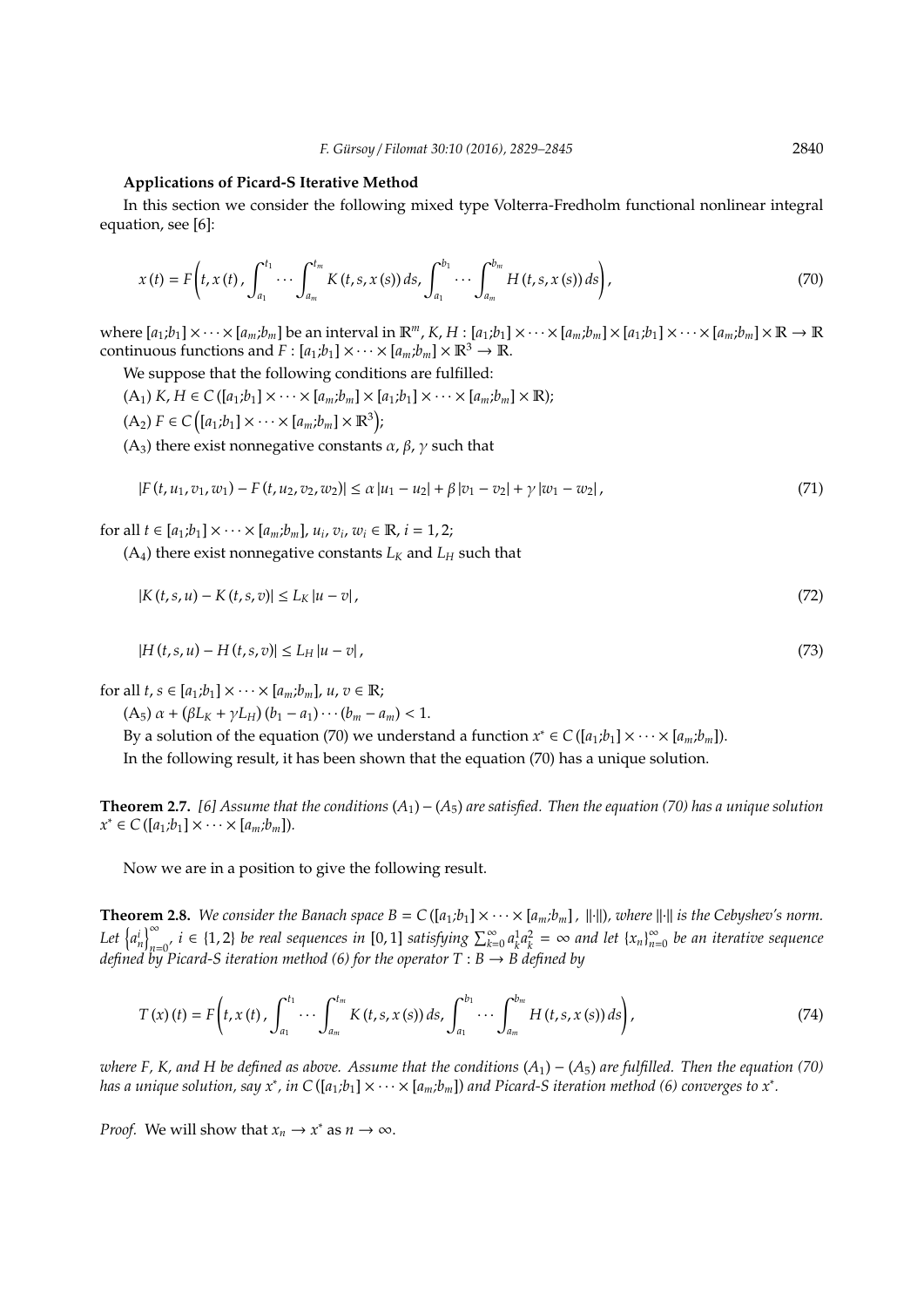From (6), (74), and assumptions  $(A_1)$ - $(A_4)$ , we have that

$$
||x_{n+1} - x^*|| = ||Ty_n - x^*|| = |T(y_n)(t) - T(x^*)(t)|
$$
  
\n
$$
= |F(t, y_n(t), \int_{a_1}^{t_1} \cdots \int_{a_m}^{t_m} K(t, s, y_n(s)) ds, \int_{a_1}^{b_1} \cdots \int_{a_m}^{b_m} H(t, s, y_n(s)) ds)
$$
  
\n
$$
-F(t, x^*(t), \int_{a_1}^{t_1} \cdots \int_{a_m}^{t_m} K(t, s, x^*(s)) ds, \int_{a_1}^{b_1} \cdots \int_{a_m}^{b_m} H(t, s, x^*(s)) ds
$$
  
\n
$$
\leq \alpha |y_n(t) - x^*(t)|
$$
  
\n
$$
+ \beta \left| \int_{a_1}^{t_1} \cdots \int_{a_m}^{t_m} K(t, s, y_n(s)) ds - \int_{a_1}^{t_1} \cdots \int_{a_m}^{t_m} K(t, s, x^*(s)) ds \right|
$$
  
\n
$$
+ \gamma \left| \int_{a_1}^{b_1} \cdots \int_{a_m}^{b_m} H(t, s, y_n(s)) ds - \int_{a_1}^{b_1} \cdots \int_{a_m}^{b_m} H(t, s, x^*(s)) ds \right|
$$
  
\n
$$
\leq \alpha |y_n(t) - x^*(t)| + \beta \int_{a_1}^{t_1} \cdots \int_{a_m}^{t_m} \left| K(t, s, y_n(s)) - K(t, s, x^*(s)) \right| ds
$$
  
\n
$$
+ \gamma \int_{a_1}^{b_1} \cdots \int_{a_m}^{b_m} \left| H(t, s, y_n(s)) - H(t, s, x^*(s)) \right| ds
$$
  
\n
$$
\leq \alpha |y_n(t) - x^*(t)| + \beta \int_{a_1}^{t_1} \cdots \int_{a_m}^{t_m} L_K |y_n(s) - x^*(s)| ds
$$
  
\n
$$
+ \gamma \int_{a_1}^{b_1} \cdots \int_{a_m}^{b_m} L_H |y_n(s) - x^*(s)| ds
$$
  
\n
$$
\leq [\alpha + (\beta L_K + \gamma L_H)(b_1 - a_1) \cdots (b_m - a_m)] ||y_n - x^*
$$

$$
||y_{n} - x^{*}|| \leq (1 - a_{n}^{1})|T(x_{n})(t) - T(x^{*})(t)| + a_{n}^{1}|T(z_{n})(t) - T(x^{*})(t)|
$$
  
\n
$$
= (1 - a_{n}^{1}) \Big| F(t, x_{n}(t), \int_{a_{1}}^{t_{1}} \cdots \int_{a_{m}}^{t_{m}} K(t, s, x_{n}(s)) ds, \int_{a_{1}}^{b_{1}} \cdots \int_{a_{m}}^{b_{m}} H(t, s, x_{n}(s)) ds \Big|
$$
  
\n
$$
-F(t, x^{*}(t), \int_{a_{1}}^{t_{1}} \cdots \int_{a_{m}}^{t_{m}} K(t, s, x^{*}(s)) ds, \int_{a_{1}}^{b_{1}} \cdots \int_{a_{m}}^{b_{m}} H(t, s, x^{*}(s)) ds \Big|
$$
  
\n
$$
+a_{n}^{1} \Big| F(t, z_{n}(t), \int_{a_{1}}^{t_{1}} \cdots \int_{a_{m}}^{t_{m}} K(t, s, z_{n}(s)) ds, \int_{a_{1}}^{b_{1}} \cdots \int_{a_{m}}^{b_{m}} H(t, s, z_{n}(s)) ds \Big|
$$
  
\n
$$
-F(t, x^{*}(t), \int_{a_{1}}^{t_{1}} \cdots \int_{a_{m}}^{t_{m}} K(t, s, x^{*}(s)) ds, \int_{a_{1}}^{b_{1}} \cdots \int_{a_{m}}^{b_{m}} H(t, s, z^{*}(s)) ds \Big|
$$
  
\n
$$
\leq [\alpha + (\beta L_{K} + \gamma L_{H})(b_{1} - a_{1}) \cdots (b_{m} - a_{m})](1 - a_{n}^{1}) ||x_{n} - x^{*}||
$$
  
\n
$$
+ [\alpha + (\beta L_{K} + \gamma L_{H})(b_{1} - a_{1}) \cdots (b_{m} - a_{m})] a_{n}^{1} ||z_{n} - x^{*}||,
$$
 (76)

$$
||z_n - x^*|| \le (1 - a_n^2) ||x_n - x^*|| + a_n^2 ||Tx_n - Tx^*||
$$
  
\n
$$
\le (1 - a_n^2) ||x_n - x^*|| + [\alpha + (\beta L_K + \gamma L_H)(b_1 - a_1) \cdots (b_m - a_m)] a_n^2 ||x_n - x^*||
$$
  
\n
$$
= \{1 - a_n^2 (1 - [\alpha + (\beta L_K + \gamma L_H)(b_1 - a_1) \cdots (b_m - a_m)])\} ||x_n - x^*||,
$$
\n(77)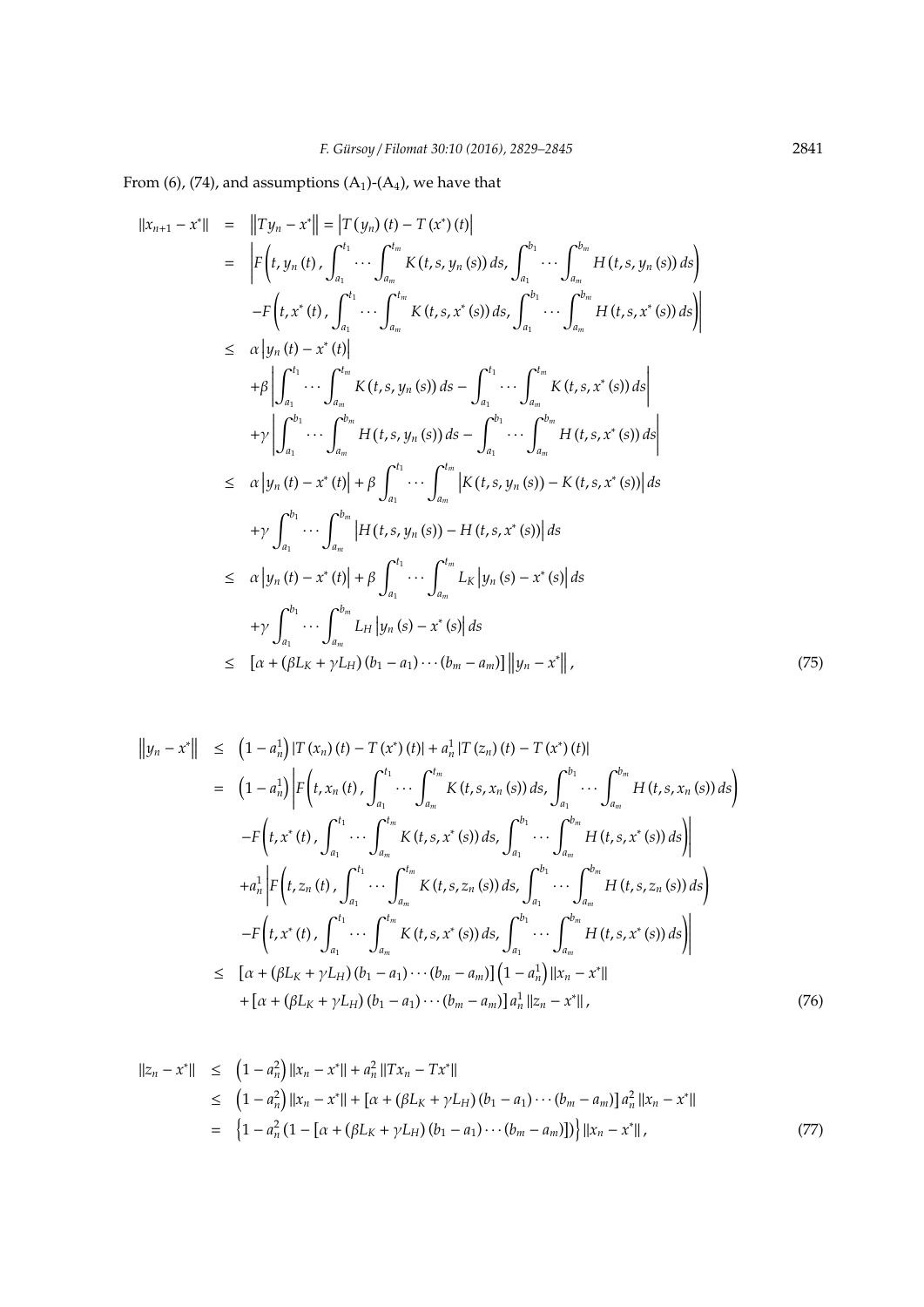Combining (75)-(77)

$$
||x_{n+1} - x^*|| \leq [\alpha + (\beta L_K + \gamma L_H)(b_1 - a_1) \cdots (b_m - a_m)]^2
$$
  
 
$$
\times \left\{1 - a_n^1 a_n^2 (1 - [\alpha + (\beta L_K + \gamma L_H)(b_1 - a_1) \cdots (b_m - a_m)]\right\} ||x_n - x^*||,
$$
 (78)

or, from Assumption  $(A_5)$ 

$$
||x_{n+1} - x^*|| \le \left\{1 - a_n^1 a_n^2 \left(1 - \left[\alpha + (\beta L_K + \gamma L_H)(b_1 - a_1) \cdots (b_m - a_m)\right]\right)\right\} ||x_n - x^*||. \tag{79}
$$

Inductively

$$
||x_{n+1} - x^*|| \le ||x_0 - x^*|| \prod_{k=0}^n \left\{ 1 - a_k^1 a_k^2 \left( 1 - \left[ \alpha + (\beta L_K + \gamma L_H)(b_1 - a_1) \cdots (b_m - a_m) \right] \right) \right\}.
$$
 (80)

Since  $a_n^i \in [0,1]$ , for all  $n \in \mathbb{N}$  and for each  $i \in \{1,2\}$ , assumption  $(A_5)$  yields

$$
1 - a_{k}^{1} a_{k}^{2} \left(1 - \left[\alpha + (\beta L_{K} + \gamma L_{H})(b_{1} - a_{1}) \cdots (b_{m} - a_{m})\right]\right) < 1. \tag{81}
$$

Utilizing the same argument as in the proof of Theorem 2.1, we obtain

$$
||x_{n+1} - x^*|| \le ||x_0 - x^*|| e^{-\left(1 - \left[\alpha + (\beta L_K + \gamma L_H)(b_1 - a_1) \cdots (b_m - a_m)\right]\right)\sum_{k=0}^n a_k^1 a_k^2},
$$
\n(82)

which yields  $\lim_{n\to\infty} ||x_n - x^*|| = 0$ .

We now prove the data dependence of the solution for the integral equation (70) with the help of the Picard-S iterative method (6).

Let *B* be defined as in Theorem 2.8 and let  $T$ ,  $\widetilde{T}$  : *B*  $\rightarrow$  *B* be two operators defined by

$$
T(x)(t) = F\left(t, x(t), \int_{a_1}^{t_1} \cdots \int_{a_m}^{t_m} K(t, s, x(s)) ds, \int_{a_1}^{b_1} \cdots \int_{a_m}^{b_m} H(t, s, x(s)) ds\right),
$$
\n(83)

$$
\widetilde{T}(x)(t) = F\left(t, x(t), \int_{a_1}^{t_1} \cdots \int_{a_m}^{t_m} \widetilde{K}(t, s, x(s)) ds, \int_{a_1}^{b_1} \cdots \int_{a_m}^{b_m} \widetilde{H}(t, s, x(s)) ds\right),\tag{84}
$$

where  $K$ ,  $K$ ,  $H$ ,  $H \in C([a_1; b_1] \times \cdots \times [a_m; b_m] \times [a_1; b_1] \times \cdots \times [a_m; b_m] \times \mathbb{R})$ .

**Theorem 2.9.** *Let B, F, K, H be as in Theorem 2.8 and*  $\{x_n\}_{n=0}^{\infty}$ ,  $\{\widetilde{x}_n\}_{n=0}^{\infty}$  *be two iterative sequences defined by Picard-S iterative methods (6) and (56) associated to T and*  $\widetilde{T}$  *respectively. Let*  $\left\{a_n^i\right\}_{n=0}^{\infty}$  $\sum_{n=0'}^{\infty} i$  ∈ {1, 2} *be real sequences in* [0, 1] satisfying (i)  $\frac{1}{2} \le a_n^1 a_n^2$  for all  $n \in \mathbb{N}$ , and (ii)  $\sum_{n=0}^{\infty} a_n^1 a_n^2 = \infty$ . We suppose further that:

*(iii) there exist nonnegative constants*  $\varepsilon_1$  *and*  $\varepsilon_2$  *such that* 

$$
\left|K(t,s,u) - \widetilde{K}(t,s,u)\right| \leq \varepsilon_1,\tag{85}
$$

$$
\left|H(t,s,u)-\widetilde{H}(t,s,u)\right|\leq\varepsilon_{2},\tag{86}
$$

*for all*  $u \in \mathbb{R}$  *and for all*  $t, s \in [a_1; b_1] \times \cdots \times [a_m; b_m]$ . If  $x^*$  *and*  $\widetilde{x}^*$  *are solutions of the corresponding equations (83) and (84) respectively, then we have that*

$$
\left\|x^* - \widetilde{x}^*\right\| \le \frac{5\left(\beta\varepsilon_1 + \gamma\varepsilon_2\right)\left(b_1 - a_1\right)\cdots\left(b_m - a_m\right)}{1 - \left[\alpha + \left(\beta L_K + \gamma L_H\right)\left(b_1 - a_1\right)\cdots\left(b_m - a_m\right)\right]}.
$$
\n
$$
(87)
$$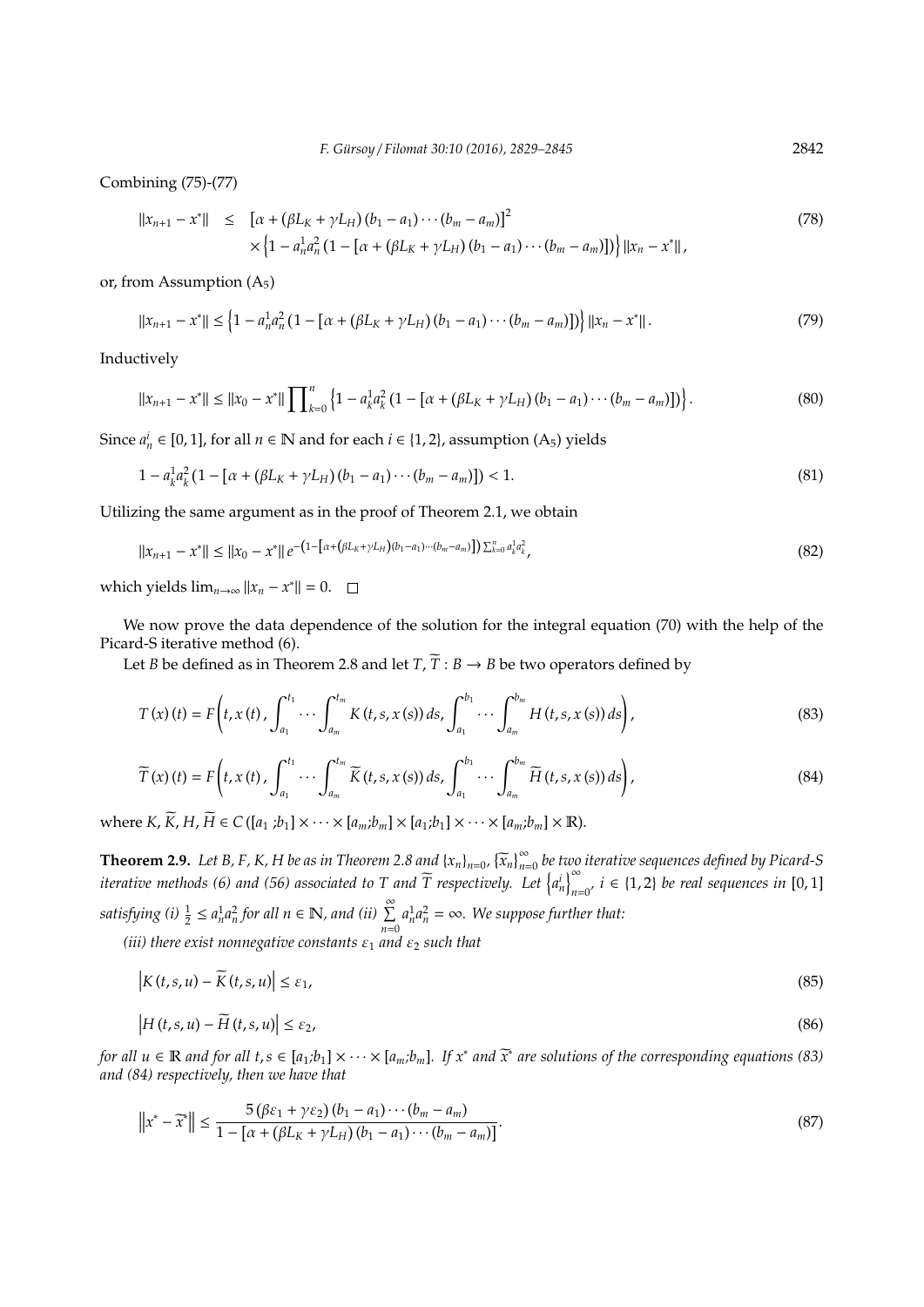*Proof.* It follows from (6), (56), (83), (84), and assumptions  $(A_1)-(A_4)$  and (iii) that

$$
\begin{aligned}\n\left\|x_{n+1}-\widetilde{x}_{n+1}\right\| &= \left\|Ty_n-\widetilde Ty_n\right\| \\
&= \left\|F\left(t,y_n\left(t\right),\int_{a_1}^{t_1}\cdots\int_{a_m}^{t_m}K\left(t,s,y_n\left(s\right)\right)ds,\int_{a_1}^{b_1}\cdots\int_{a_m}^{b_m}H\left(t,s,y_n\left(s\right)\right)ds\right) \\
&-F\left(t,\widetilde y_n\left(t\right),\int_{a_1}^{t_1}\cdots\int_{a_m}^{t_m}\widetilde K\left(t,s,\widetilde y_n\left(s\right)\right)ds,\int_{a_1}^{b_1}\cdots\int_{a_m}^{b_m}\widetilde H\left(t,s,\widetilde y_n\left(s\right)\right)ds\right\| \\
&\leq \alpha\left\|y_n\left(t\right)-\widetilde y_n\left(t\right)\right\| \\
&+ \beta\int_{a_1}^{t_1}\cdots\int_{a_m}^{t_m}\left|K\left(t,s,y_n\left(s\right)\right)-\widetilde K\left(t,s,\widetilde y_n\left(s\right)\right)\right|ds \\
&+ \gamma\int_{a_1}^{b_1}\cdots\int_{a_m}^{b_m}\left|H\left(t,s,y_n\left(s\right)\right)-\widetilde H\left(t,s,\widetilde y_n\left(s\right)\right)\right|ds \\
&\leq \alpha\left\|y_n\left(t\right)-\widetilde y_n\left(t\right)\right\| \\
&+ \beta\int_{a_1}^{t_1}\cdots\int_{a_m}^{t_m}\left(\left|K\left(t,s,y_n\left(s\right)\right)-K\left(t,s,\widetilde y_n\left(s\right)\right)\right|+\left|K\left(t,s,\widetilde y_n\left(s\right)\right)-\widetilde K\left(t,s,\widetilde y_n\left(s\right)\right)\right|\right)ds \\
&+ \gamma\int_{a_1}^{b_1}\cdots\int_{a_m}^{b_m}\left(\left|H\left(t,s,y_n\left(s\right)\right)-H\left(t,s,\widetilde y_n\left(s\right)\right)\right|+\left|H\left(t,s,\widetilde y_n\left(s\right)\right)-\widetilde H\left(t,s,\widetilde y_n\left(s\right)\right)\right|\right)ds \\
&\leq \alpha\left\|y_n\left(t,\widetilde y_n\left(\right)\right)\right\|_{a_m}^{
$$

$$
\|y_n - \widetilde{y}_n\| \leq (1 - a_n^1) \|Tx_n - \widetilde{T} \widetilde{x}_n\| + a_n^1 \|Tz_n - \widetilde{T} \widetilde{z}_n\|
$$
  
\n
$$
\leq (1 - a_n^1) \Big\{ \alpha |x_n(t) - \widetilde{x}_n(t)| + \beta \int_{a_1}^{t_1} \cdots \int_{a_m}^{t_m} |K(t, s, x_n(s)) - \widetilde{K}(t, s, \widetilde{x}_n(s))| ds
$$
  
\n
$$
+ \gamma \int_{a_1}^{b_1} \cdots \int_{a_m}^{b_m} |H(t, s, x_n(s)) - \widetilde{H}(t, s, \widetilde{x}_n(s))| ds \Big\}
$$
  
\n
$$
+ a_n^1 \Big\{ \alpha |z_n(t) - \widetilde{z}_n(t)| + \beta \int_{a_1}^{t_1} \cdots \int_{a_m}^{t_m} |K(t, s, z_n(s)) - \widetilde{K}(t, s, \widetilde{z}_n(s))| ds
$$
  
\n
$$
+ \gamma \int_{a_1}^{b_1} \cdots \int_{a_m}^{b_m} |H(t, s, z_n(s)) - \widetilde{H}(t, s, \widetilde{z}_n(s))| ds \Big\}
$$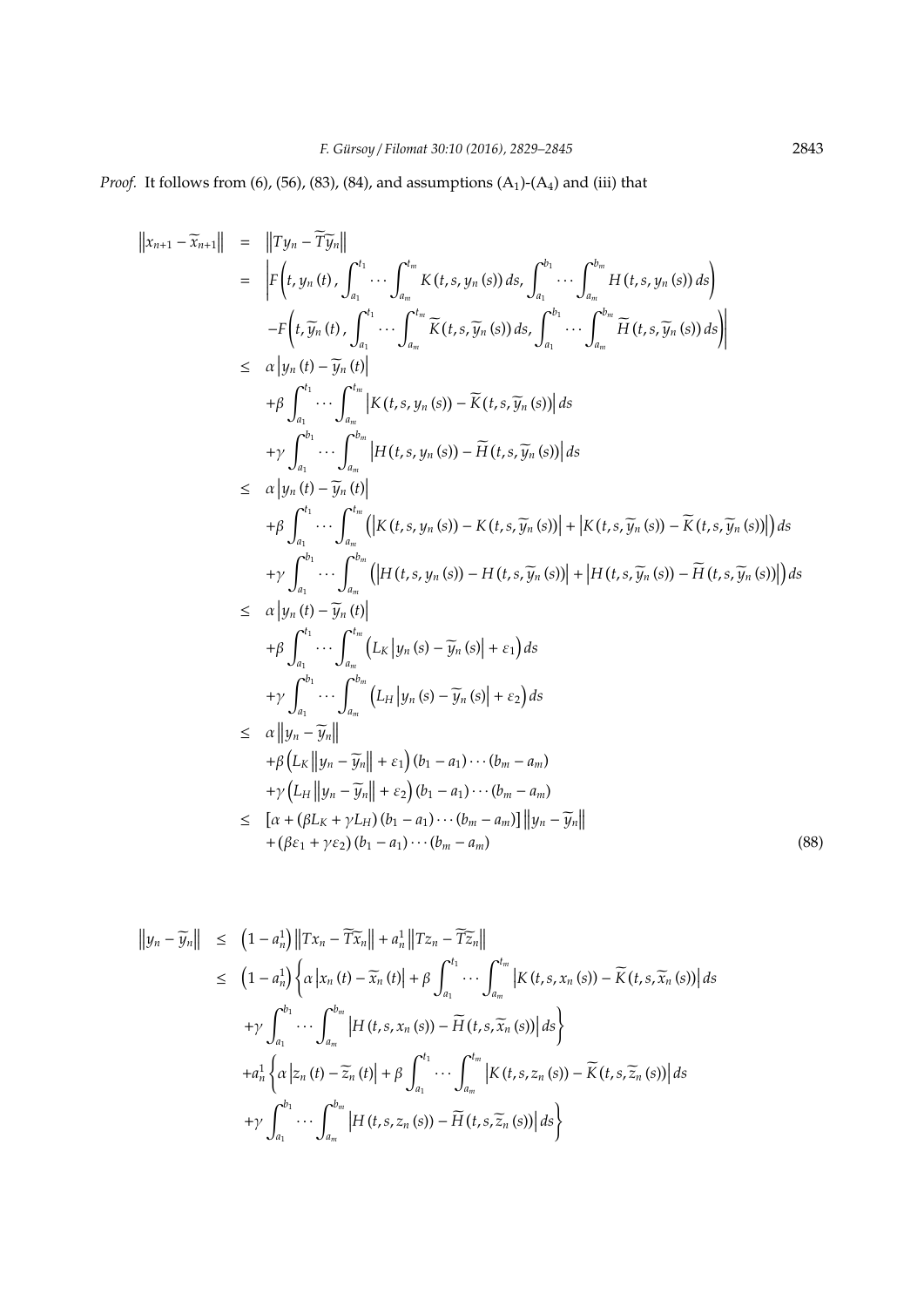*F. G ¨ursoy* / *Filomat 30:10 (2016), 2829–2845* 2844

$$
\leq (1 - a_n^1) \Big\{ \alpha \Big| x_n(t) - \widetilde{x}_n(t) \Big| + \beta \int_{a_1}^{t_1} \cdots \int_{a_m}^{t_m} \Big\{ L_K \Big| x_n(s) - \widetilde{x}_n(s) \Big| + \varepsilon_1 \Big\} ds
$$
  
+  $\gamma \int_{a_1}^{b_1} \cdots \int_{a_m}^{b_m} \Big\{ L_H \Big| x_n(s) - \widetilde{x}_n(s) \Big| + \varepsilon_2 \Big\} ds \Big\}$   
+  $a_n^1 \Big\{ \alpha \Big| z_n(t) - \widetilde{z}_n(t) \Big| + \beta \int_{a_1}^{t_1} \cdots \int_{a_m}^{t_m} \Big\{ L_K \Big| z_n(s) - \widetilde{z}_n(s) \Big| + \varepsilon_1 \Big\} ds$   
+  $\gamma \int_{a_1}^{b_1} \cdots \int_{a_m}^{b_m} \Big\{ L_H \Big| z_n(s) - \widetilde{z}_n(s) \Big| + \varepsilon_2 \Big\} ds \Big\}$   

$$
\leq [\alpha + (\beta L_K + \gamma L_H)(b_1 - a_1) \cdots (b_m - a_m)] \Big\{ (1 - a_n^1) \Big\| x_n - \widetilde{x}_n \Big\| + a_n^1 \Big\| z_n - \widetilde{z}_n \Big\| \Big\}
$$
  
+  $(\beta \varepsilon_1 + \gamma \varepsilon_2)(b_1 - a_1) \cdots (b_m - a_m),$  (89)

$$
\|z_n - \widetilde{z}_n\| \leq \left\{1 - a_n^2 \left(1 - \left[\alpha + (\beta L_K + \gamma L_H)(b_1 - a_1) \cdots (b_m - a_m)\right]\right)\right\} \|x_n - \widetilde{x}_n\| + a_n^2 (\beta \varepsilon_1 + \gamma \varepsilon_2) (b_1 - a_1) \cdots (b_m - a_m).
$$
\n
$$
(90)
$$

Combining (88)-(90)

$$
||x_{n+1} - \widetilde{x}_{n+1}|| \leq [ \alpha + (\beta L_K + \gamma L_H) (b_1 - a_1) \cdots (b_m - a_m) ]^2 (1 - a_n^1) ||x_n - \widetilde{x}_n||
$$
  
+  $a_n^1 \{ 1 - a_n^2 (1 - [\alpha + (\beta L_K + \gamma L_H) (b_1 - a_1) \cdots (b_m - a_m) ] ) \} ||x_n - \widetilde{x}_n||$   
+  $\{ a_n^1 a_n^2 [\alpha + (\beta L_K + \gamma L_H) (b_1 - a_1) \cdots (b_m - a_m) ]^2$   
+  $[\alpha + (\beta L_K + \gamma L_H) (b_1 - a_1) \cdots (b_m - a_m) ]$   
+  $1 \} (\beta \varepsilon_1 + \gamma \varepsilon_2) (b_1 - a_1) \cdots (b_m - a_m).$  (91)

It follows from assumptions (A<sub>5</sub>) and  $\frac{1}{2} \le a_n^1 a_n^2$  that

$$
||x_{n+1} - \widetilde{x}_{n+1}|| \leq \left\{ 1 - a_n^1 a_n^2 \left( 1 - \left[ \alpha + (\beta L_K + \gamma L_H) (b_1 - a_1) \cdots (b_m - a_m) \right] \right) \right\} ||x_n - \widetilde{x}_n||
$$
  
+ 
$$
a_n^1 a_n^2 \left( 1 - \left[ \alpha + (\beta L_K + \gamma L_H) (b_1 - a_1) \cdots (b_m - a_m) \right] \right)
$$
  

$$
\times \frac{5 (\beta \varepsilon_1 + \gamma \varepsilon_2) (b_1 - a_1) \cdots (b_m - a_m)}{1 - \left[ \alpha + (\beta L_K + \gamma L_H) (b_1 - a_1) \cdots (b_m - a_m) \right]}.
$$
 (92)

Denote that

$$
\beta_n = ||x_n - \widetilde{x}_n||,
$$
  
\n
$$
\mu_n = a_n^1 a_n^2 (1 - [\alpha + (\beta L_K + \gamma L_H)(b_1 - a_1) \cdots (b_m - a_m)]) \in (0, 1),
$$
  
\n
$$
\gamma_n = \frac{5 (\beta \varepsilon_1 + \gamma \varepsilon_2) (b_1 - a_1) \cdots (b_m - a_m)}{1 - [\alpha + (\beta L_K + \gamma L_H)(b_1 - a_1) \cdots (b_m - a_m)]} \ge 0.
$$
\n(93)

It is clear that inequality (92) satisfies all conditions in Lemma 1.7 and thus, we obtain

$$
\left\|x^* - \widetilde{x}^*\right\| \le \frac{5\left(\beta\varepsilon_1 + \gamma\varepsilon_2\right)\left(b_1 - a_1\right)\cdots\left(b_m - a_m\right)}{1 - \left[\alpha + \left(\beta L_K + \gamma L_H\right)\left(b_1 - a_1\right)\cdots\left(b_m - a_m\right)\right]}.
$$
\n(94)

$$
\Box
$$